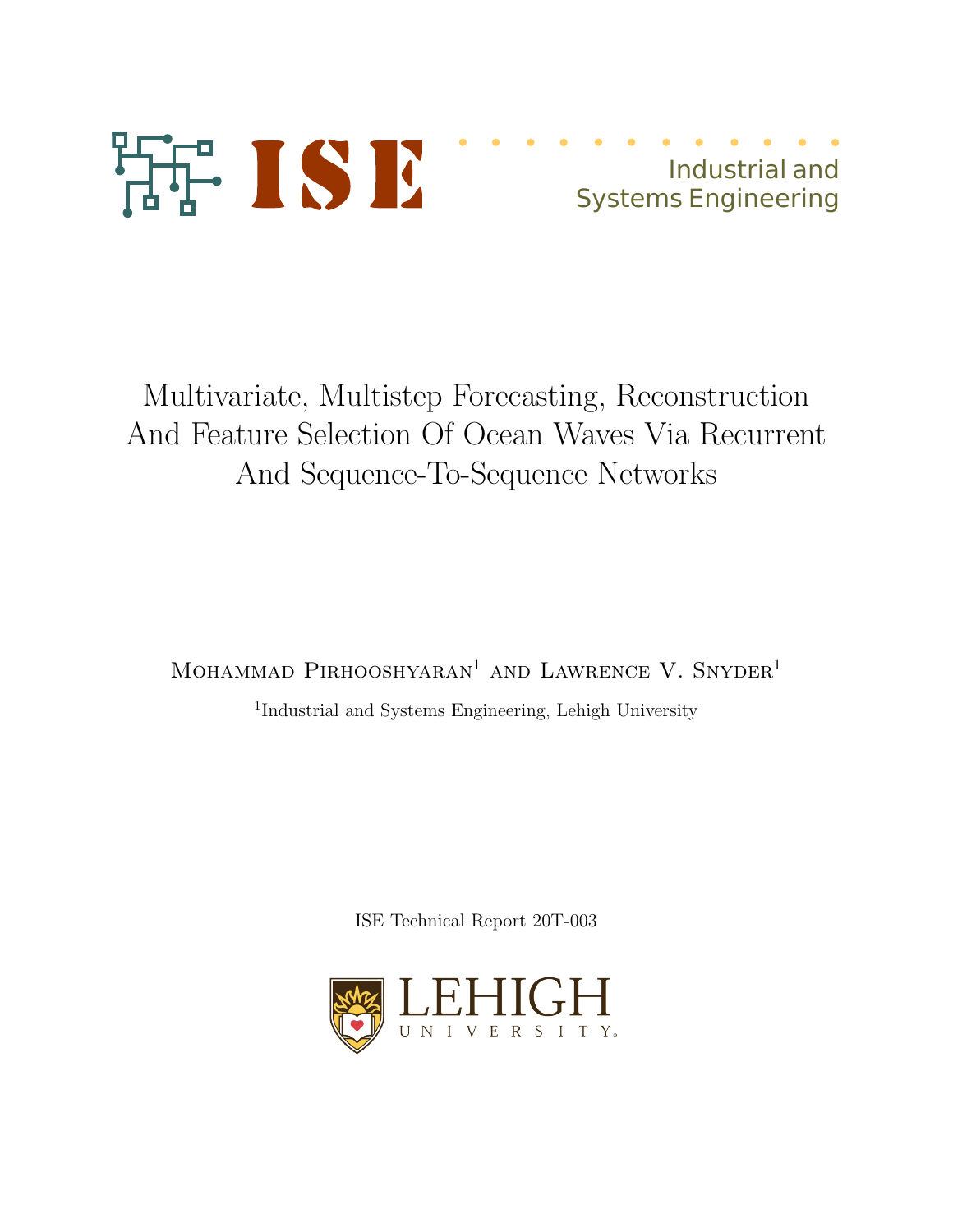# MULTIVARIATE, MULTISTEP FORECASTING, RECONSTRUCTION AND FEATURE SELECTION OF OCEAN WAVES VIA RECURRENT AND SEQUENCE-TO-SEQUENCE NETWORKS

Mohammad Pirhooshyaran Industrial & Systems Engineering Industrial & Systems Engineering Lehigh University mop216@lehigh.edu

Lawrence V. Snyder Lehigh University lvs2@lehigh.edu

# **ABSTRACT**

This article explores the concepts of ocean wave multivariate multistep forecasting, reconstruction and feature selection. We introduce recurrent neural network frameworks, integrated with Bayesian hyperparameter optimization and Elastic Net methods. We consider both short- and long-term forecasts and reconstruction, for significant wave height and output power of the ocean waves. Sequenceto-sequence neural networks are being developed for the first time to reconstruct the missing characteristics of ocean waves based on information from nearby wave sensors. Our results indicate that the Adam and AMSGrad optimization algorithms are the most robust ones to optimize the sequence-tosequence network. For the case of significant wave height reconstruction, we compare the proposed methods with alternatives on a well-studied dataset. We show the superiority of the proposed methods considering several error metrics. We design a new case study based on measurement stations along the east coast of the United States and investigate the feature selection concept. Comparisons substantiate the benefit of utilizing Elastic Net. Moreover, case study results indicate that when the number of features is considerable, having deeper structures improves the performance.

*K*eywords Sequence-to-Sequence Deep Networks, Multivariate Multistep Forecasting, Feature Selection, Elastic Net, Spearmint Bayesian optimization.

# 1 Introduction

The intricate and ever-changing character of irregular waves necessitates the existence of a framework to estimate wave features in advance. Bringing the energy generated by ocean waves into the consumer's portfolios requires a consistent system capable of predicting ocean wave uncertainties. Most research on ocean wave prediction has focused on modelbased approaches—for example, physics-based models that attempt to reproduce the frequency spectra of ocean waves and then to predict the resulting wave energy. However, these models are difficult to generalize.

Machine learning (ML) techniques allow model-free predictions of ocean wave characteristics to become practical and computationally efficient via monitoring of the huge amount of records taken in diverse bodies of water all around the world. We introduce recurrent networks integrated with Bayesian optimization and Elastic Net techniques to forecast future wave features and reconstruct missing data simultaneously.

There is a substantial literature on SWH forecasting; see Section 2 for a review. These papers investigate short- to long-term predictions of SWH at coastal and offshore sites with different water depths. Although there are marine applications solely based on SWH estimation, in most cases SWH is used as an input to evaluate other characteristics of an ocean wave, such as energy flux. Energy flux is the expected total sum of the wave energy available at a given location, and it plays a major role in designing marine structures from at least two broad perspectives. First, by modeling the energy flux of any potential location, one may identify remote locations where Wave Energy Converters (WEC) can be installed. Second, renewable energy of all sorts is well known to be less reliable sources with less resiliency against disruptions compared to energy produced by thermal power plants. Although wave energy is more predictable than wind or solar, it still suffers from randomness. Having a concrete framework to forecast significant wave height and ocean energy flux may directly improve the resiliency of electricity produced by this green source.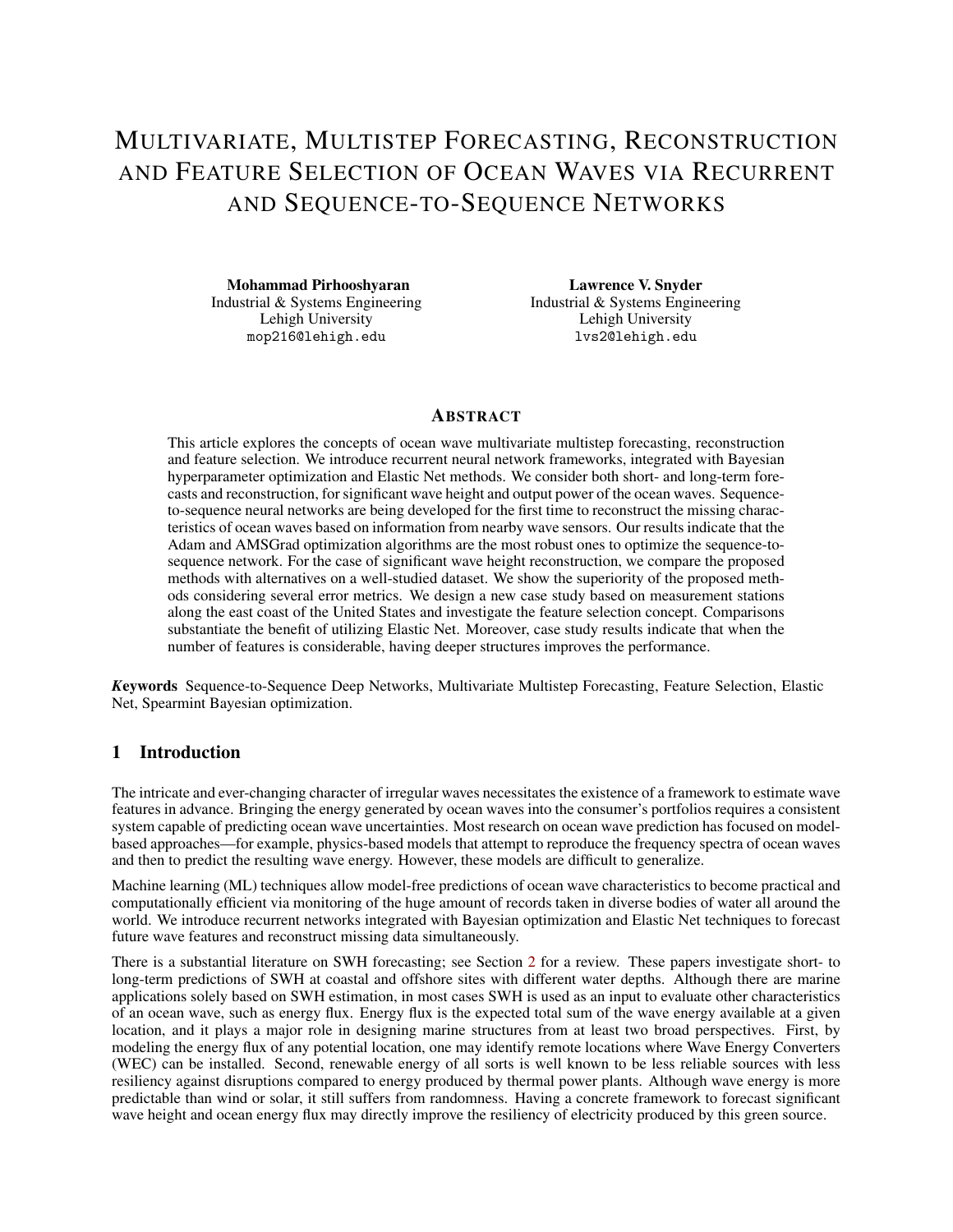We propose a model that uses neural networks (NN) to forecast wave characteristics. Most studies that have used NNs to forecast or reconstruct wave characteristics use fully connected networks receiving inputs such as significant wave height ( $H_s$ ) and/or average wave period (A) and outputs such as power (P) and/or  $H_s$ . Recurrent Neural Networks (RNN), which contain natural temporal properties, have been considered in a few cases as well. The majority of these cases solely focus on predicting  $H_s$ . To the best of our knowledge, no studies have used sequence-to-sequence NNs to predict energy flux or reconstruct features. In this paper, we investigate the concept of multi-step-ahead univariate  $(H<sub>s</sub>)$  and multivariate (P) forecasting and feature reconstruction. Our contributions are as follows:

- We introduce two main networks. The first one is a simple combination of Long Short-Term Memory plus Fully Connected Layers at the end (LSTM+FCL). The LSTM part can be single- or multi-layered structures. The second network is a sequence-to-sequence (seqtoseq) [1] method containing two LSTMs as its encoder and decoder.
- We expand the framework to tackle the problem of reconstructing missing ocean wave data and feature selection based on information from their nearby buoys. We perform a detailed comparison between our models and the state-of-the-art papers on wave feature reconstruction [2, 3] and demonstrate that our approach outperforms those in the literature in terms of capturing missing  $H_s$  information.
- We modify an epoch-scheduled training scheme that is suitable for time series analysis in general as well as an elastic net concept, and we train the models based on these proposed schemes. A comparison between single- and multi-layered RNN, LSTM, and seqtoseq methods is conducted.
- We conduct Spearmint Bayesian optimization (GP-EI) to hypertune the models' parameters. Throughout the paper, we indicate the *i*th parameters that must be tuned as  $(*i*)$ .
- We integrate elastic net concept into the model for the purpose of feature selection.
- We investigate the performance of four different optimization algorithms—SGD, RMSProp, Adam, and AMSGrad—for the seqtoseq network based on years of ocean wave data.
- We design a new dataset and a case study. The dataset is general and can be used for any feature selection and/or multivariate regression purposes. (Datasets are at the repository: NOAA-Refined-Stations)

The remainder of this paper is structured as follows: In Section 2, we discuss the necessary background on ocean waves, and we provide a concise literature review. Then, we introduce the LSTM+FCL and seqtoseq models and epoch-schedule training in section 3. Section 4 is dedicated to several comparisons, including long-term forecasts. The reconstruction framework is addressed in section 5. In section 6 we discuss about the feature selection with Elastic Net technique. The paper concludes in section 7.

#### 2 Background and Literature Review

Statistical properties of the ocean surface suggest that for a given time and location, ocean waves may be viewed as the summation of a considerable amount of independent regular waves caused by wind sources or wave interactions [4]. Therefore, the ocean surface can be modeled as a zero-mean Gaussian stochastic process, considering all these waves [4, 5]. Buoys that contain wave-measurement sensors take a large number of samples from this process over time, and then, one may recover the spectral wave density  $S(w)$ , which is the fast Fourier transform of the covariance matrix of the sea surface elevation [6–8].

Once  $S(w)$  of a surface wave has been estimated from the measurements collected, the Spectral Density Momentum (SDM) of order  $r$  is calculated as:

$$
SDM(r) = \int_0^\infty w^r \mathcal{S}(w) dw.
$$
 (1)

By definition, we have  $H_s = 4 \int_0^\infty S(w) dw = 4SDM(0)^{\frac{1}{2}}$  and Average wave period  $A = \frac{SDM(-1)}{SDM(0)}$ . The energy flux  $\mathcal P$  is then calculated as follows:

$$
\mathcal{P} = \frac{\rho g^2}{64\pi} \int_0^\infty \frac{S(w)}{w} dw = \frac{\rho g^2}{64\pi} (H_s)^2 A,\tag{2}
$$

where  $\rho$  is the ocean density, and  $q$  is the gravity constant.

The rest of this section contains three subsections. First, we provide a concise review of the literature about forecasting ocean wave characteristics. Second, we explore the novel work on oceanic wave feature reconstruction. Third, we discuss seqtoseq models from a machine learning point of view.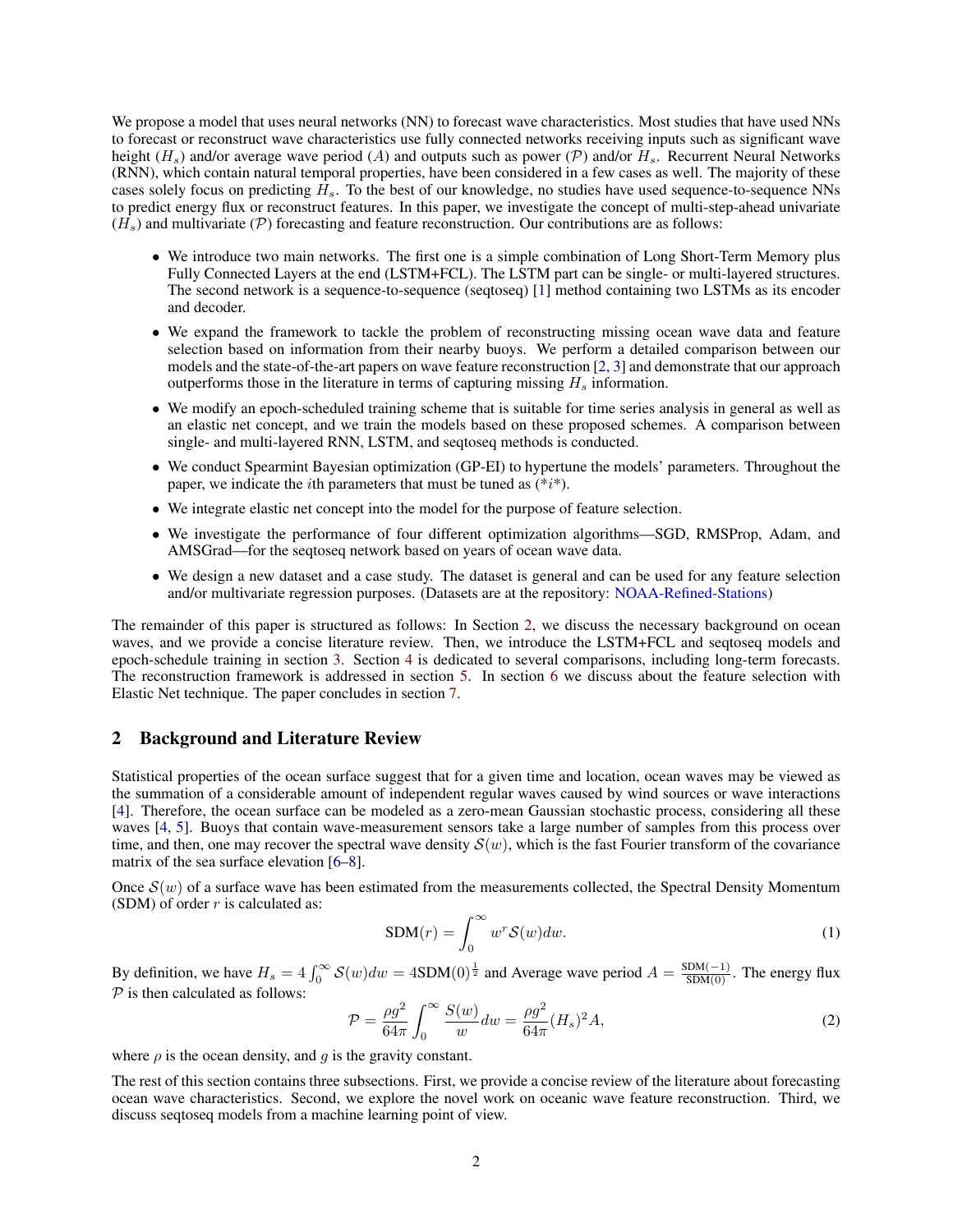#### 2.1 Ocean Characteristic Forecasting

Wave forecasting models can be categorized into model-based and model-free frameworks. Model-based approaches aim to use physical concepts such as climatic pressure, frictional dissipation and environmental interactions to find precise equations mimicking the behavior of wind waves. These methods are further classified based on their efforts to explicitly parameterize ocean wave interactions [9] into first, second and third generations. First-generation models try to construct the spectral wave structure solely based on the linear wave interactions. These models overestimate the power generated by water because of linear simplification and instead ignore any nonlinear transfer [10]. Secondgeneration models such as JONSWAP [11] examine coupled discrete spectral structures in such a way that the wave nonlinearities can be parameterized [12]. The most mature models are third-generation wave models such as WAM and simulating waves nearshore (SWAN) [13], which consider all possible generation, dissipation and nonlinear wavewave interactions [10] along with current–wave interactions [9].

In contrast, data-driven, model-free approaches have become more popular recently with the advent of ML techniques. Fuzzy Systems (FS) [14–16], Evolutionary Algorithms (EA) [2, 3], Support Vector Machines (SVM) [17], and Deep Neural Networks [18–20] are so-called "soft computing techniques," which focus on the data structure in order to investigate possible relations and dependencies to forecast uncertain future events. Neural Networks are among the most powerful tools to approximate almost any nonlinear and complex functional relation. Recurrent Neural Networks (RNNs), a subclass of Neural Networks, exploit their internal memories to express temporal dynamic behavior, which makes them a suitable framework for forecasting complex systems. [21] explore the efficacy of several ML methods in terms of their accuracy in forecasting the significant wave height.

The general goal of any forecasting method is to find an accurate short- or long-term forecast of the variable under study. (See [22, 23] for new forecasting studies.) However, there exist ML approaches particularly designed for forecasting of wave characteristics. For more thorough discussion of the literature on ocean power and significant wave height forecasting one may refer to past reviews [24–30]. [31] implements a Nonlinear Autoregressive (NAR) neural network to forecast exponentially smoothed ocean wave power using Irish Marine Institute data. A Minimal Resource Allocation Network (MRAN) and a Growing and Pruning Radial Basis Function (GAP-RBF) network are implemented and tested on three geographical locations by [20]. The significance of a node in the GAP-RBF network is measured as its contribution to the network output, and the node is added or pruned accordingly. Cascade-forward and feed-forward neural networks are implemented in [32] to predict the wave power itself in the absence of spectral wave data. An ensemble of Extreme Learning Machines (ELM) is presented in [33] to predict the daily wave height. The authors use the previous hours' of wave heights along with features such as air to sea temperature difference, atmospheric pressure, wind speed to predict the next 6-hour wave height. Two computationally efficient supervised ML approaches are introduced by [34] and compared with the SWAN model [35]. An integrated numerical and ANN approach is introduced by [36] to predict waves 24 hours in advance at different buoys along the Indian Coastline. Nonlinear and non-stationary  $H_s$ s are studied in [37] based on integrated Empirical Model Decomposition Support Vector Regression (EMD-SVR). Forecasting of extreme events such as hurricanes is examined by Dixit et al. [38] via a Neuro Wavelet Technique (NWT). A recent work [39] aims at predicting  $H_s$  48 hours into the future utilizing a hybrid model combining neural network with wavelets (WLNN). As mentioned before non of these work take into consideration sequence-to-sequence networks to investigate its short to long term forecasting performance yet alone its combination with Spearmint Bayesian optimization and elastic net technique.

#### 2.2 Reconstruction of Ocean Characteristics

In contrast to forecasting frameworks, in which the goal is typically to estimate wave features such as  $H_s$  and  $\mathcal P$  in the future based on historical data, reconstruction models aim to use available information about wave features to reconstruct  $H_s$ ,  $\mathcal P$ , or other (usually missing) features. Here, the assumption is that the model has access to up-to-date measurements of the wave features, except for the one(s) they want to reconstruct. This is commonly due to missing measurement data. Therefore, the prediction continues one step ahead (or a few steps ahead) into the future. Hence, the aim is to tackle the problem of extracting the ocean wave information of a location purely based on other available features. The framework is useful for estimating the missing data of a station using the knowledge obtained from its neighbors but any available information of the same station can be utilized as well.

The paper [2] and its subsequent improvement [3] are dedicated to reconstructing ocean waves based on Evolutionary Algorithms (EA). The authors address the problem primarily via a Grouping Genetic Algorithm (GGA) and Bayesian optimization Grouping Genetic Algorithm (BO-GGA). They utilize GGA and/or BO-GGA to select the wave features of nearby stations suitable to predict the desired wave feature of the location with missing data, and then obtain their predictions via simple ELM or SVM. The paper reconstructs the significant wave height of the NOAA buoy 46069 for the year 2010 solely based upon the information provided from two adjacent buoys.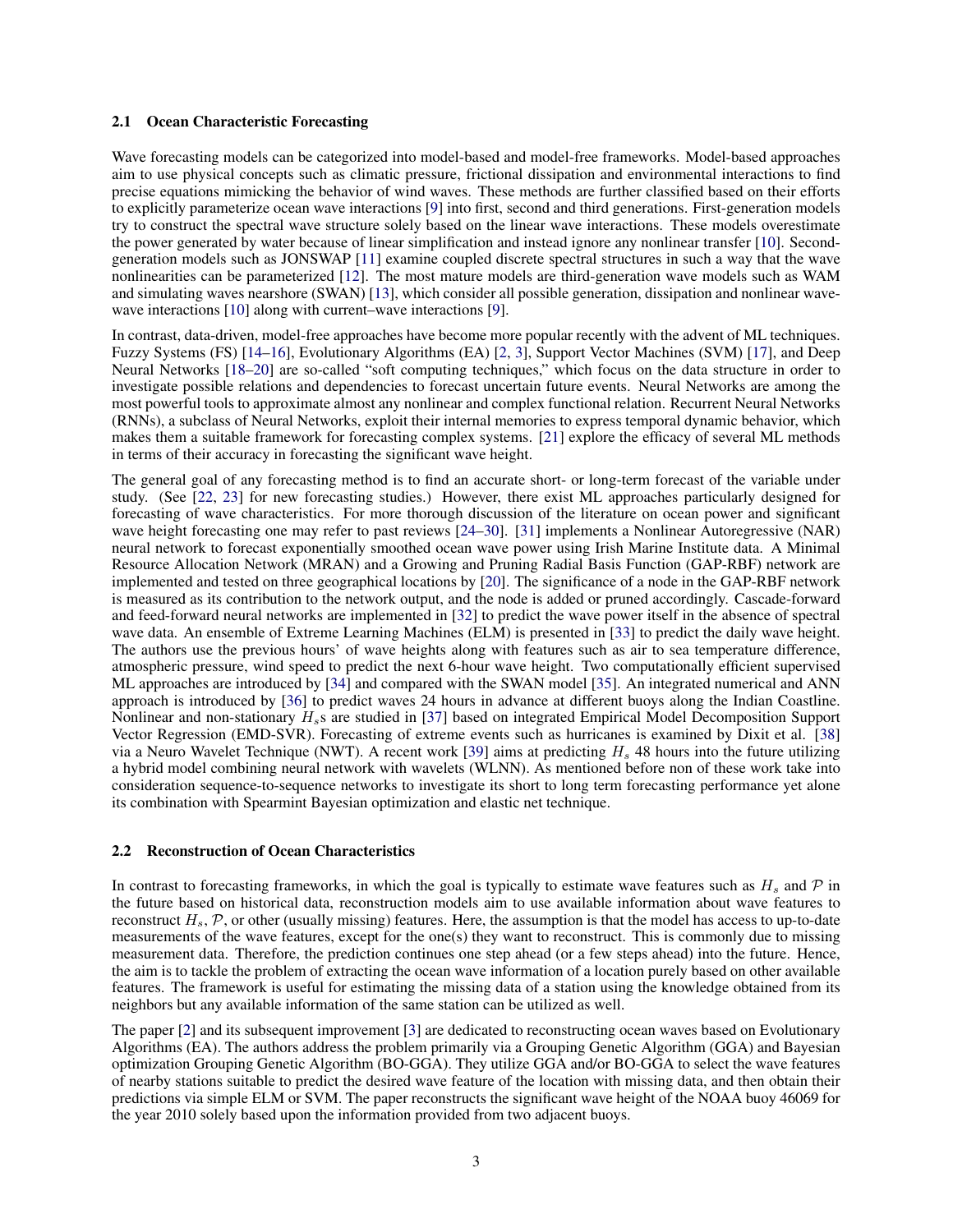#### 2.3 Sequence-to-Sequence Neural Networks

Deep Neural Networks (DNN) are among the most successful tools for classification and regression. DNNs achieve state-of-the-art performance in many applications. Although a simple feed-forward DNN can be applied in many systems, they require the system to have fixed input and output size. Recurrent Neural Networks such as Long-Short-Term Memory (LSTM) networks tackle this limitation in the sense that they do not need a fixed input size [40]. LSTMs can observe an input sequence of arbitrary size sequentially (one time step at a time) to provide the rest of the network with a large, fixed-sized vector representing the input [41, 42]. Furthermore, LSTMs remember longrange feature propagation based on a sigmoid layer called "forget gate." Seqtoseq models use two separate recurrent structures. They vary from basic recurrent networks in the sense that the network fully reads the input sequences before it generates any outputs. The first network is usually an LSTM which reads (encodes) the input of any size and maps them to a fixed-sized output. The second structure generally receives the fixed-sized output vector of the first LSTM and maps (decodes) them to a desirable output space [1]. Having encoding and decoding as separate steps gives the model flexibility and stability when handling complex sequence structures [43].

An important technique for training recurrent networks is Teacher Forcing (TF), which forces the network to observe the previous ground truth output instead of the one it already predicted. In other words, TF, keeping the network complex structure, converts any long-term prediction structures to one-step-ahead forecasts. This can greatly increase the network's ability to learn, thereby reducing its learning time [44, 45]. On the other hand, one can argue that the new model is not solving the same problem anymore. Therefore, there often exists a large gap between the testing error and training error for the models trained by TF; that is, the model encounters a major overfitting problem. Hence, [46] introduces a modification of scheduled training that captures the benefit TF while avoiding overfitting. Scheduled training is a soft technique. That is, it starts with a TF scheme and, after the model passes the warm-up stage and the network's weights have gone in the correct update direction, it alters the original network with a specified scheme. Therefore, the model enjoys stability and the probability of overfitting decreases. In our work, we revisit scheduled training and introduce epoch-scheduled training for forecasting.

#### 3 The Models

#### 3.1 Overview

In this section, we discuss the proposed models. We denote an input sequence to the model as  $(x_1, \dots, x_T)$  and its output sequence as  $(y_1, \dots, y_{T})$ , where T and T' need not be equal. In the case of predicting  $P$ , we have  $x_t = [H_{s_t}, A_t]$ and  $y_{t'} = [\mathcal{P}_{t'}]$ . The purpose of the models is to calculate the conditional distribution  $p(y_1, \dots, y_{T'}|x_1, \dots, x_T)$ .  $T'$  indicates how far into the future the forecast should go. For example, for hourly-resolution data, if the model is a day-ahead energy flux forecast, then  $T' = 24$ . T, on the other hand, is a model parameter and must to be tuned  $(*1*)$ .<sup>1</sup> T can be interpreted as the number of recurrent loops in the structure. Seqtoseq structures contain two independent recurrent networks: encoder and decoder. We use the LSTM network as an encoder, consisting of input  $i$ , cell state  $s$ , output o and forget f gates (nodes) [47]. The standard LSTM equations [40, 41] for time-step t are as follows :

$$
f_t = \text{sigm}(W_{fx}x_t + W_{fh}h_{t-1})
$$
\n(3)

$$
i_t = \text{sigm}(W_{ix}x_t + W_{ih}h_{t-1})
$$
\n<sup>(4)</sup>

$$
o_t = \text{sigm}(W_{ox}x_t + W_{oh}h_{t-1})
$$
\n<sup>(5)</sup>

$$
\tilde{s}_t = \tanh\left(W_{\tilde{s}x}x_t + W_{\tilde{s}h}h_{t-1}\right) \tag{6}
$$

$$
s_t = f_t \odot s_{t-1} + i_t \odot \tilde{s}_t \tag{7}
$$

$$
h_t = o_t \odot \tanh(s_t), \tag{8}
$$

where  $x_t \in \mathbb{R}^d$ ,  $h_t \in \mathbb{R}^h$ ,  $f_t \in \mathbb{R}^h$ ,  $i_t \in \mathbb{R}^h$ ,  $o_t \in \mathbb{R}^h$ ,  $s_t \in \mathbb{R}^h$  and  $\tilde{s}_t \in \mathbb{R}^h$  for all  $t = 1, ..., T$  are the input, hidden state, forget activation, input activation, output activation, cell state and auxiliary cell state vectors, respectively, for the LSTM network.  $W_{ij}$  is the weight matrices corresponding to the dimensions of the gate vectors i and j. The sigmoid function is given by  $sign(x) = \frac{1}{1+e^{(-x)}}, \forall x \in \mathbb{R}$ ; its return value is monotonically increasing in the open interval  $(0, 1)$ . The notation  $\odot$  indicates element-wise (Hadamard) matrix product, which exists only if the matrix dimensions are the same.

The weight matrices can be initialized randomly with Gaussian distribution. Further,  $h_0$  and  $s_0$  are initialized by zero vectors. In energy flux forecasting,  $d = 2$ , and h refers to the hidden vector size, which needs to be tuned (\*2\*). The biases are omitted in the formulas because one may incorporate them easily through the weight matrices by adding one extra element to each vector mentioned.

<sup>&</sup>lt;sup>1</sup>Recall that we use  $\dot{x}$  to denote the *i*th tunable parameter.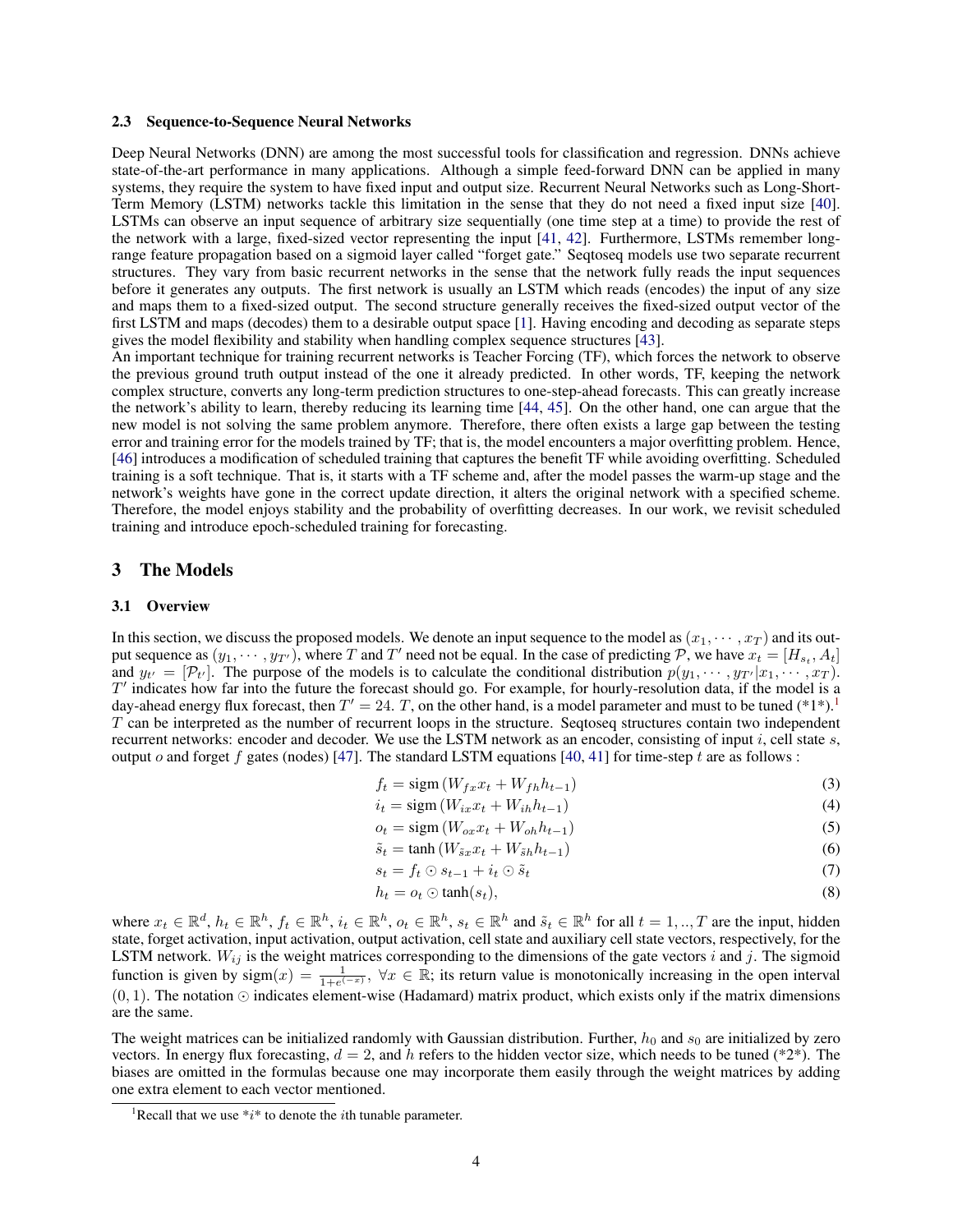A forget gate responds to the question, "which data should the model keep from the previous cell state vector?" In (3), the sigmoid function outputs a number between 0 and 1, which indicates the importance of the previous plus current inputs. This value is directly multiplied with the cell state vector of the previous cell state in the first term of (6). The input gate (4) decides which new information should be collected. The second term of (6) updates this new information. The updated cell state vector is ready to go through the next part of the network. Furthermore, the hidden state is merged into the cell state through (8).

The purpose of the encoder is to find a representation of the  $(x_1, \dots, x_T)$  sequence as a fixed-sized vector v. For the "LSTM+FCL" network, we create a single fully connected layer that receives a fixed-sized vector  $v$  as its input and outputs  $y_{t'} = [\mathcal{P}_{t'}].$ 

For the seqtoseq network, we have another recurrent network as the decoder. The decoder considers vector  $v$  as its input and the last encoder hidden state  $(h_T)$  as its initial hidden state  $h_{t'=0}$  and runs a similar recurrent construction to decode the output sequence. We omit the equations, as they are similar to those above. Furthermore, we let the decoder update its weight parameters independently. In other words, the encoder and decoder do not share parameters. This doubles the number of parameters to be tuned and multiplies the training time by a constant, but we allow this in the hope of achieving better performance. The decoder operates a static recurrent structure rather than a dynamic one. That is, the decoder creates an unrolled computational graph of fixed length due to the fixed-sized input vector  $v$ . In addition, both encoder and decoder can be deep structures. That is, the number of stacked LSTM layers  $(*3*)$  for each of them can vary.

The seqtoseq model attempts to find the output sequence distribution as follows:

$$
p(y_1, \cdots, y'_T | x_1, \cdots, x_T; W) = p(y_1, \cdots, y'_T | v; W)
$$
\n(9)

$$
= p(y_1|v;W) \prod_{t'=1}^{T'} p(y_{t'+1}|v,\mathbb{L}(y_1,\cdots,y_{t'});W), \qquad (10)
$$

where W represents all the model weights to be tuned and  $\mathbb L$  is a binary indicator representing whether the model sees the actual previous measurements or their predictions. The first equality (9) relies on the encoder and emphasizes once again that the model encodes the whole input  $(x_1, \dots, x_T)$  into the vector v before starting to decode and drops the input thereafter. The concept of multiplying conditional probabilities in the second equality (10) comes from the recurrent structure of the decoder. In other words, based on the trained weights and the vector  $v$ , the model tries to forecast the first token (element) of the output sequence. In general, at time step  $t' + 1$ , the model has access to  $\mathbb{L}(y_1, \dots, y_{t'})$  of the output sequence. In the TF strategy [44, 45], the model has access to the actual true outputs at training time  $(i.e., \mathbb{L}(y_1, \dots, y_{t'}) = (y_1, \dots, y_{t'})$  and then to the predicted ones  $(i.e., \mathbb{L}(y_1, \dots, y_{t'}) = (y_1, \dots, y_{t'})$  $(\hat{y}_1, \dots, \hat{y}_{t'})$  at testing time. In the scheduled strategy, however, one may flip a coin [46] with probability  $\epsilon'_t$  for all  $t' = 1, \dots, T' - 1$  to decide whether to use the actual output (with probability  $\epsilon'_t$ ) or its prediction by the model itself (with probability  $1 - \epsilon'_t$ ). For instance, the probability of having all true outputs  $(y_1, \dots, y_{t'})$  during training is  $\epsilon_1 \epsilon_2 \cdots \epsilon_{T'}$ . This scheme has been introduced for Machine Translation (MT) tasks, where the number of possible output tokens is as large as the dictionary size. Furthermore, in the MT framework the model faces embedded input and sequence. In contrast, in a forecasting framework, each output token belongs to  $\mathbb R$ . Therefore, using  $\epsilon_{t'}$  for each token  $t'$  may result in a combination of true outputs along with predicted ones, which is not particularly useful. Instead, we flip a coin at the beginning of each epoch and stick to the plan for the entire epoch. So, from now on we denote the sequence as  $\{\epsilon_{ep}\}$ , where  $ep$  is the training epoch number. Intuitively, the sequence  $\{\epsilon_{ep}\}$  should be decreasing, which encourages the model to use the predicted output towards the end of the training. [46] introduces Linear, Exponential and Inverse Sigmoid Decay sequences. We modify the Inverse Sigmoid Decay to use for epoch-scheduled training as follows:

$$
\epsilon_{ep} = \frac{k}{k + e^{(ep/k)}},
$$

where k is a parameter to tune (\*4\*). Increasing k increase the probability of receiving true values. For example, for a training scheme of size 20 epochs,  $k = 20$  means that we receive the true outputs with at least 0.86 probability. Hence, in the tuning process, we compare the magnitude of k with the number of epochs.<sup>2</sup> Figure 1 illustrates a schematic of the epoch-scheduled training sequence to sequence network. An expanded view of a single LSTM cell structure is presented in Figure 2, with details and equations (3)-(8) marked in the figure. Hidden and state cells propagate through the encoder and decoder networks. In Figure 1,  $\epsilon_{ep}$  expresses the probability that a given decoder cell sees the actual outputs, where ep index iterates over all epochs.

<sup>&</sup>lt;sup>2</sup>However, we manually force the model to use the predicted values for the last two epochs.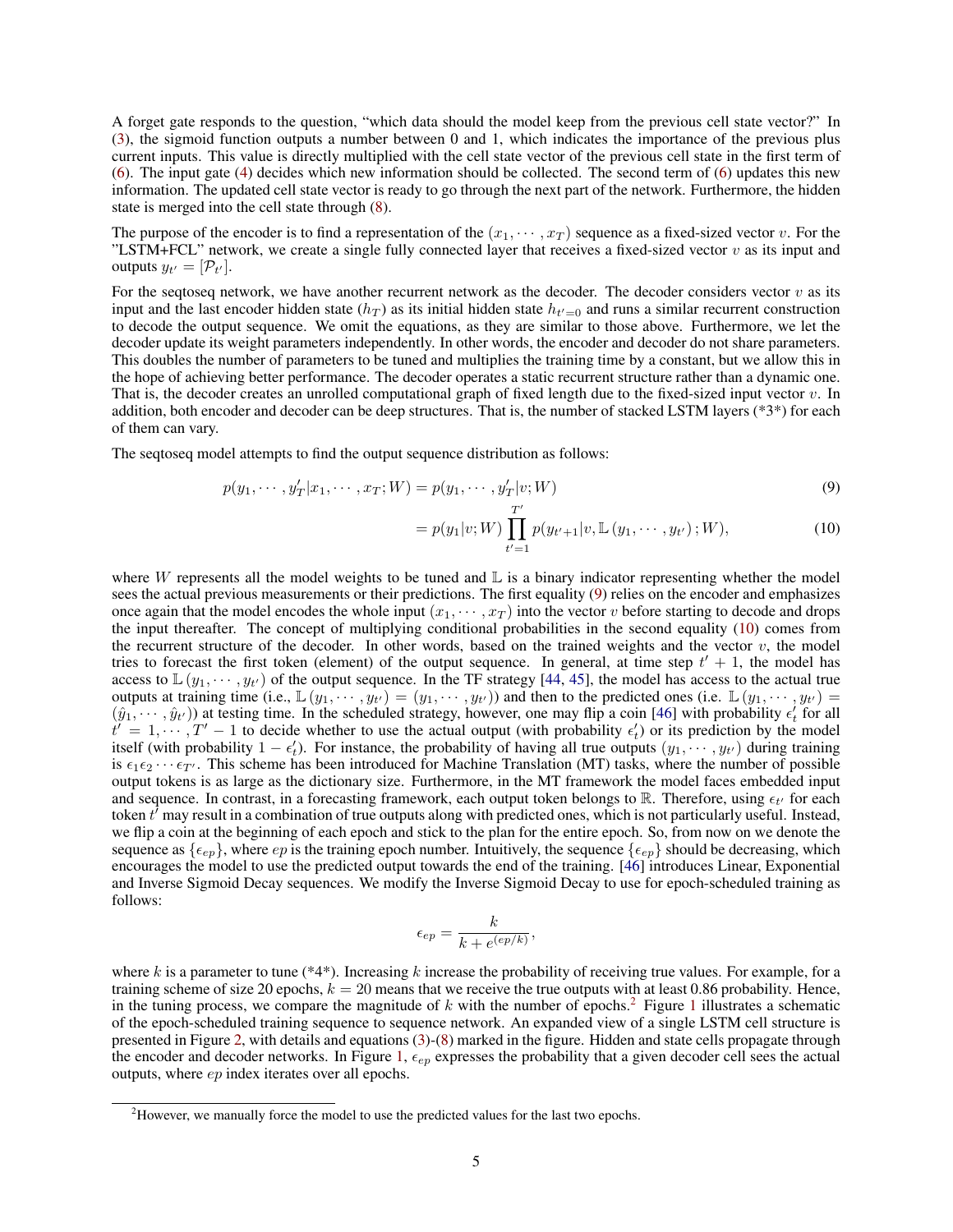

Figure 1: Schematic diagram of the epoch-scheduled training sequence to sequence network consisting of the encoder and decoder parts.



Figure 2: LSTM cell:  $\sigma$  and tanh are sigmoid and tangent hyperbolic activation functions,  $\odot$  indicates element-wise (Hadamard) matrix product, hidden and state cells propagate through the network.

#### 3.2 Loss Function & Optimizer

We use Mean Squared Error (MSE) plus a 2-norm regularizer as the loss function for the whole network:

$$
\text{MSE} = \frac{1}{n} \sum_{i=1}^{n} (y^i - \hat{y}^i)^2, \tag{11}
$$

where *n* is the size of the measurements and  $\hat{y}^i$  is a vector of size T' representing the model's prediction of  $y^i$ , which is the actual power outputs. The data, however, is chopped up and fed via mini batches, the size of which is tunable (\*5\*) as a power of 2, which is a common practice in optimization algorithms. Regardless of the algorithm used, MSE is clearly convex with respect to  $\hat{y}^i$ . But we do not have direct control over  $\hat{y}^i$ . Instead,  $\hat{y}^i = N(\hat{x}^i; W)$  where N is the seqtoseq network structure and  $x^i$  is the *i*-th network input. The loss function is generally non-convex with respect to W, which justifies our use of a 2-norm regularizer [48, 49]. Hence, a term  $\lambda \|w\|_2^2$  is added to the loss function, where w is a vector that stacks all the trainable parameters within the weight matrices and  $\lambda$  (\*6\*) is a regularization parameter to be tuned. Therefore, the loss function equals

$$
f_w(x) = \frac{1}{n} \sum_{i=1}^n (y^i - N(x^i; w))^2 + \lambda ||w||_2^2.
$$

Through backpropagation, we calculate the gradient of the loss function and update the weights via a first-order optimization algorithm. Stochastic Gradient Descent (SGD) directly updates  $w$  in the direction of the negative of the mini-batches' gradient in an iterative manner. That is, if  $b_i$  is the *i*th mini-batch, then we have

$$
w_{i+1} := w_i - \alpha_i \nabla_w \bar{f}_w(x),
$$

where

$$
\bar{f}_w(x)=\frac{1}{|b_i|}\sum_{b_i}\left(y^i-N(x^i;w)\right)^2+\lambda\|w\|_2^2
$$

and  $\alpha_i$  is the learning rate (\*7\*) at step i, which needs to be tuned. There exist several modifications of SGD, such as RMSProp. Adaptive moment estimation (Adam) [50] has been successfully implemented as another first-order method. In Adam, the model's weight is updated as follows: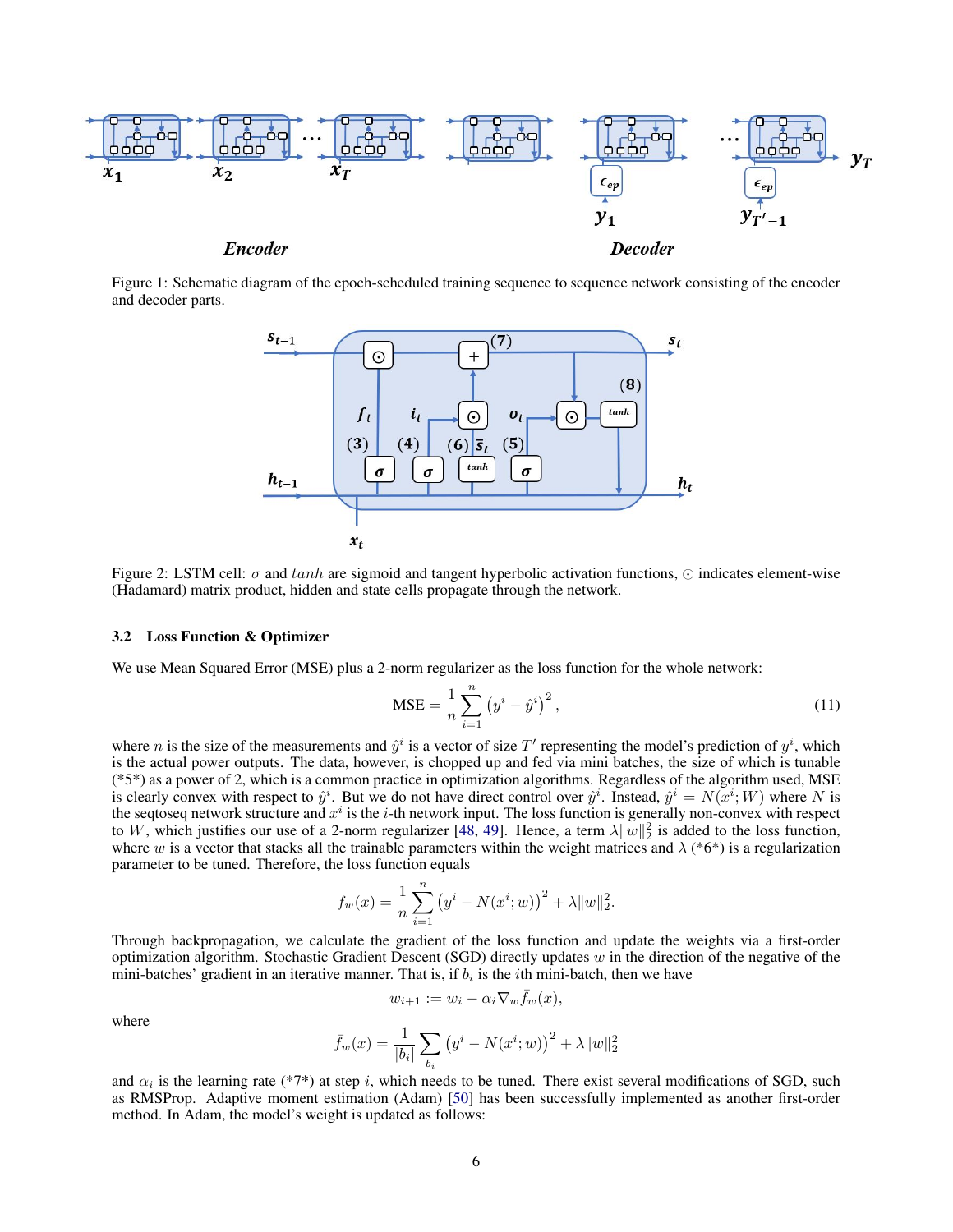$$
w_{i+1} = w_i - \frac{\alpha_i}{\sqrt{\hat{v}_i} + \epsilon} \hat{m}_i,
$$
\n(12)

where

$$
\hat{m}_i = \frac{m_i}{1 - \beta_1^i} \tag{13}
$$

$$
\hat{v}_i = \frac{v_i}{1 - \beta_2^i} \tag{14}
$$

$$
m_i := \beta_1 m_{i-1} + (1 - \beta_1) \nabla_w \bar{f}_w(x)
$$
\n(15)

$$
i := \beta_2 m_{i-1} + (1 - \beta_2) \nabla_w^2 \bar{f}_w(x), \tag{16}
$$

 $\beta_1$  and  $\beta_2$  are momentum-like parameters, and  $\epsilon$  serves to reduce numerical issues. Adam aims to update each element of  $w$  with respect to its size (adaptively); it stores only an exponentially decaying average of past squared gradients. The authors of [50] propose  $\beta_1 = 0.9$ ,  $\beta_2 = 0.99$ , and  $\epsilon = 1e-8$  to be efficient. In some cases, such as machine translation, in which we are dealing with RNN structures, similar to our forecasting context, Adam suffers from using exponential averaging over the past squared gradients [51]. AMSGrad has been proposed to tackle this issue by simply using the maximum of the past squared gradients. In other words, we update  $\hat{v}_i = \max\{\hat{v}_{i-1}, v_i\}$ . Below, we first compare the efficiency of the SGD, RMSProp, Adam, and AMSGrad algorithms, and then optimize the energy flux forecasting model mostly with Adam and AMSGrad.

 $\overline{v}$ 

#### 3.3 Data

Satellite altimeters and buoy measurements are the two most common sources of data for wave feature forecasting [52]. In this study, we primarily use buoy measurements from the National Oceanic and Atmospheric Administration (NOAA). Each buoy provides measurements of significant wave height, wind speed, wind direction, average wave period (A), sea level pressure, gust speed, air temperature, and sea surface temperature, at resolutions of 10 minutes to 1 hour.

The National Data Buoy Center (NDBC) maintains three major data sets, consisting of moored buoys, drifting buoys, and Coastal-Marine Automated Network (C-MAN) stations, which are located alongside U.S. coastal structures. Along with other air and water features, they monitor wave energy spectra, from which  $H_s$  and A can be obtained via equation (1). Each site has an identifier (ID). IDs are in the form of five digits, except for C-MAN stations, which have alphanumeric IDs. The first two digits are assigned to a continental region, and the last three indicate a specific location. For instance 41001, 41002 and 41004 are Atlantic Ocean sites near the southeastern U.S. The sites typically have hourly resolution, which produces  $8760 H_s$  and A data points per year. The data sets use 99.00 to indicate missing measurements. Some sites, however, aimed to report 10-minute-resolution data in 2017. For instance, among the above-mentioned stations, 41002 continues to provide hourly data, while 41001 and 41004 try to provide 10-minute-resolution data, but for the most part, their data is still hourly, with the non-hourly values filled by 99.00. Quite a few refined stations have been collected for this study. We consider a buoy to be a "refined station" when it is active and has a year with at least 1000 meaningful data points (approximately 11.4%). We calculate energy flux  $\mathcal P$ via equation (2) for the datasets that remain after this process. Table 1 displays the buoys investigated in this research, along with some information about them. The locations are chosen from nearshore South Pacific Ocean, the Gulf of Mexico, and the North Atlantic Ocean, where the water depths range from approximately 100 m to 5 km. We divided the data into 3 parts: 60% for training, 20% for hyperparameter tuning and 20% for testing unless we are comparing with alternative approaches and they used another division. The model has no access to the testing data in any manner. Table 1 indicates the training and testing data sizes as well. The validation (tuning) is similar to testing hence we did not show that.

We argue that some of the studies in the literature are insufficient from a data point of view in two broad senses. First, for papers that use real buoy measurements, there is usually extensive data manipulation and preprocessing. Sometimes the proposed models see only subsamples of measurements in order to produce smaller forecasting metric errors. For example, [53, 54] choose subsample of 50 daily points out of 8 months of data (Jan 1–Aug 30, 2015) and report Root Mean Squared Error (RMSE) as an error measurement metric. Not only is this metric scale-dependent and can be changed by shrinking the data size, but this selection of points can break the temporal notion of the data as well. Therefore it has a direct effect on the nonlinear functional relation that we aim to predict. Moreover, [31] produce the data using the power matrix method. Hence, the accuracy of the method heavily depends on the accuracy of the dataproducing procedure. In our study, after selecting a buoy, we do not conduct *any* data manipulation or preprocessing, other than cleaning not-a-number (NaN) values from the NOAA data. Otherwise, the input to the model is the raw data collected from NOAA. (See https://www.ndbc.noaa.gov/wave.shtml to see how spectral wave data are derived from buoy motion measurements.)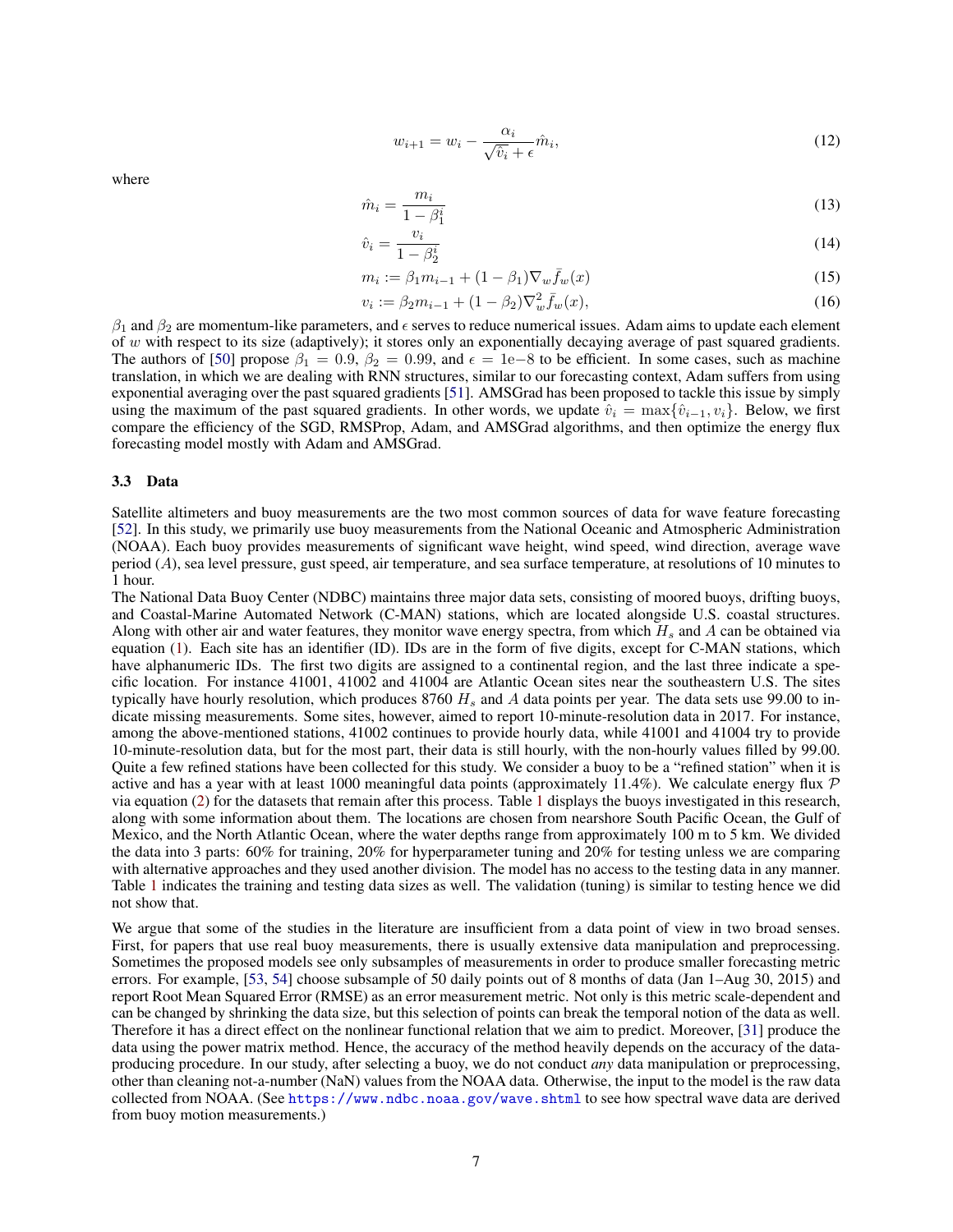| Usage                     | Station | Lon            | Lat    | Water Depth | Years                                        | Training Points Test Points |       |
|---------------------------|---------|----------------|--------|-------------|----------------------------------------------|-----------------------------|-------|
|                           | ID      | (W)            | (N)    | (m)         | Interval                                     | #                           | #     |
| Forecasting:              | 41043   | 64.830         | 21.124 | 5271        | [2007, 2017]                                 | 52911                       | 17904 |
|                           | 41040   | 53.045         | 14.554 | 5112        | [2005, 2017]                                 | 54794                       | 18617 |
|                           | 42056   | 84.938         | 19.918 | 4526        | [2005, 2017]                                 | 58206                       | 19548 |
|                           | 32012   | 85.078         | 19.425 | 4534        | [2007, 2017]                                 | 49280                       | 16428 |
|                           | 41049   | 62.938         | 27.490 | 5459        | [2009, 2017]                                 | 44816                       | 14996 |
|                           | 41060   | 51.017         | 14.824 | 5021        | [2012, 2017]                                 | 24817                       | 8272  |
|                           | 41001   | 72.617         | 34.625 | 4453        | $[1976, 2017] \$ $[1979, 2008]$ <sup>1</sup> | 134018                      | 44791 |
|                           | 51002   | 157.696 17.037 |        | 4934        | $[1984, 2017] \setminus \{2013\}^1$          | 132560                      | 44507 |
|                           | 46086   | 118.036 32.507 |        | 1838        | [2003, 2017]                                 | 69044                       | 23233 |
|                           | 46013   | 123.307        | 38.238 | 122.5       | [1981, 2017]                                 | 164022                      | 54980 |
|                           | 41048   | 69.590         | 31.860 | 5340        | [2007, 2017]                                 | 49820                       | 16705 |
|                           | 46084   | 136.102 56.622 |        | 1158        | $[2002, 2017] \setminus \{2009\}^1$          | 64186                       | 21606 |
|                           | 46083   | 137.997        | 58.300 | 136         | $[2001, 2017] \setminus \{2014\}^1$          | 58440                       | 18273 |
| Reconstruction:           | 46042   | 122.398 36.785 |        | 1645.9      | [2009, 2010]                                 | 4687                        | 4576  |
|                           | 46025   | 119.049        | 33.761 | 888         | [2009, 2010]                                 | 4687                        | 4576  |
|                           | 46069   | 120.229        | 33.663 | 986         | [2009, 2010]                                 | 4687                        | 4576  |
| <b>Feature Selection:</b> | 44007   | 70.141         | 43.525 | 26.5        | [2018]                                       | 2737                        | 685   |
|                           | 44008   | 69.248         | 40.504 | 74.7        | $[2018]$                                     | 2737                        | 685   |
|                           | 44009   | 74.702         | 38.457 | 30          | $[2018]$                                     | 2737                        | 685   |
|                           | 44013   | 70.651         | 42.346 | 64          | $[2018]$                                     | 2737                        | 685   |
|                           | 44014   | 74.840         | 36.606 | 47          | $[2018]$                                     | 2737                        | 685   |
|                           | 44017   | 72.049         | 40.693 | 48          | $[2018]$                                     | 2737                        | 685   |

Table 1: Information of selected refined buoys

1: These years are excluded based on unsatisfactory amount of available data

#### 3.4 Error Metrics

We use the following forecasting Error Metrics:

- Root Mean Square Error (RMSE) is one of the most commonly used regression error metrics. It equals the square root of the MSE, given in (11), and it provides an useful measure of forecasting quality. The closer the RMSE gets to 0, the better the fit the prediction gives. In general, it is difficult to choose an appropriate threshold such that the prediction is deemed "accurate" if the RMSE is less than that threshold, because because the RMSE is scale dependent and not robust to outliers.
- HUBER loss, given two sets of points  $y$  and  $\hat{y}$ , is defined as

$$
H_{\delta} = \frac{1}{n} \sum_{i=1}^{n} \mathcal{L}_{\delta} \left( y^{i}, \hat{y}^{i} \right), \qquad (17)
$$

where

$$
\mathcal{L}_{\delta}\left(y^{i}, \hat{y}^{i}\right) = \begin{cases} \frac{1}{2}(y^{i} - \hat{y}^{i})^{2} & \text{for } |y^{i} - \hat{y}^{i}| \le \delta\\ \delta|y^{i} - \hat{y}^{i}| - \frac{1}{2}\delta^{2} & \text{otherwise.} \end{cases}
$$
(18)

Generally,  $\delta = 1$  is an acceptable threshold. HUBER loss is scale dependent but is less sensitive to outliers than RMSE is.

• Pearson Correlation Coefficient (CC) is defined as:

$$
\rho_{y,\hat{y}} = \frac{\text{cov}(y,\hat{y})}{\sigma_y \sigma_{\hat{y}}},\tag{19}
$$

where  $cov(\cdot)$  is covariance. We have  $-1 \leq CC \leq 1$ . Although CC captures linear similarities of its inputs very well, several characteristics of nonlinear relations are ignored.

• Mean Arctangent Absolute Percentage Error (MAAPE), given two sets of points  $y$  and  $\hat{y}$ , is defined as:

$$
\frac{1}{n}\sum_{i=1}^{n} arct\left(|\frac{y^{i}-\hat{y}^{i}}{y^{i}}|\right).
$$
\n(20)

MAAPE is scale-independent and, unlike MAPE, overcomes problematic cases as  $y^i$  goes to zero for all  $i=1,\cdots,n.$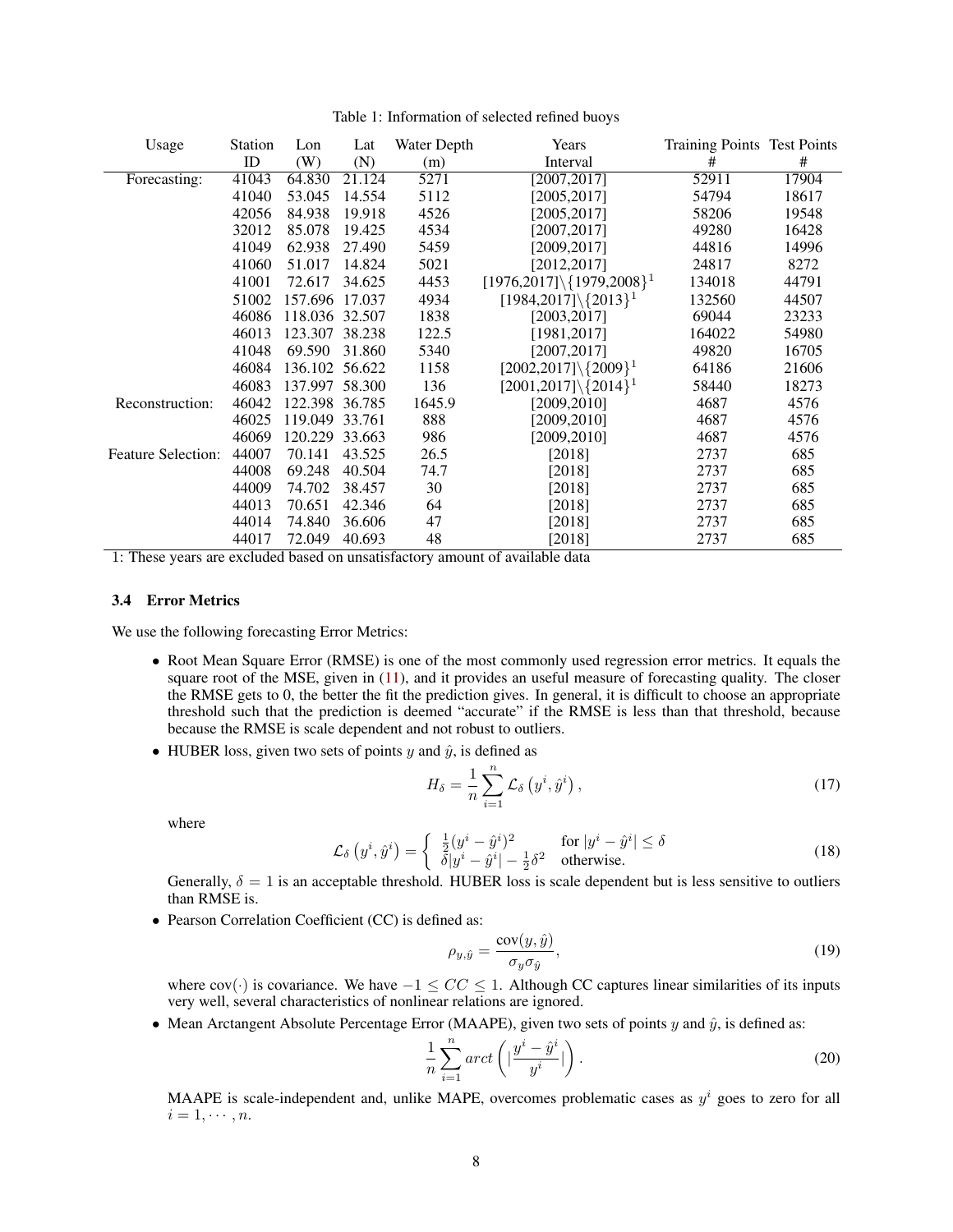#### 3.5 Hyperparameter Tuning

In previous sections we identified tunable parameters  $(*i^*), i = 1, 2, ..., 7$ . Here, we use Spearmint Bayesian optimization [55] as a tuning tool. The algorithm is capable of handling integer parameters, as in our case [56]. The algorithm treats the seqtoseq forecasting model as a random black box function and places a Gaussian Process (GP) prior over it. After collecting function evaluations, it extracts posterior information based on the Expected Improvement (EI) observed. Hence, GP-EI-OptChooser with Monte Carlo approximation is selected, which tells Spearmint which of the candidates to execute next. The values of each parameter that we consider are listed in Table 3.5.

Table 2: Possible values for parameters of the sequence-to-sequence model.

| hidden size                  | $\{32,64\}$                                                                |
|------------------------------|----------------------------------------------------------------------------|
| time step                    | ${10,20,30,40,50,60}$                                                      |
| batch size                   | ${16,32,64,128,256}$                                                       |
| learning rate $\alpha_i$     | $\{0.001, 0.002, 0.003, 0.004, 0.005, 0.006, 0.007, 0.008, 0.009, 0.010\}$ |
| # stacked layers             | ${1,2,4}$                                                                  |
| 2-norm regularizer $\lambda$ | $\{0.001, 0.002, 0.003, 0.004, 0.005, 0.006, 0.007, 0.008, 0.009, 0.010\}$ |
| $k$ scheduled training       | $\{0.1, 0.2, 0.3, 0.4, 0.5, 0.6, 0.7, 0.8, 0.9, 1.0\} \times$ epochs       |
|                              |                                                                            |

Spearmint only has access to the validation dataset and the model that has already been trained on the training dataset. Any hyperparameter tuning algorithm such as Spearmint can have its own objective function. That is, Spearmint's objective function during validation can be separate from the seqtoseq model's during training (which, recall, is MSE plus a 2-norm regularizer). That is, the model enjoys (MSE plus 2-norm regularization) convergence properties in training while enjoys using MAAPE scale independency and upper bound  $(\pi/2)$  during the tuning process. Figure 3 illustrates the process of using Spearmint for hyperparameter tuning. We call the number of function evaluations as the "algorithm budget."

# 4 Experimental Results

In this section, we first report on the model's performance utilizing several optimization algorithms and compare them to those of standard Neural Networks on buoy measurements. Next, we demonstrate the performance of our model for long-term forecasting (48 steps ahead) of  $H_s$ . Finally, we tackle the problem of constructing wave characteristics such as  $H_s$  for unknown locations based on information from known locations. We wrote the code for our method and its alternatives in Python 3.6 using the TensorFlow package (running on a GeForce 1050 GTX GPU), except the code for hyperparameter tuning via Spearmint, whose most stable version for our framework is written in Python 2.7.

#### 4.1 Comparison of Optimization Algorithms

In this section, we aim to compare the effectiveness of the SGD, RMSProp, Adam, and AMSGrad optimization schemes based on test error for four of the refined buoys. Figure 4 displays the algorithm test errors versus the number of training epochs, considering all five error metrics introduced earlier. For the cases of RMSE and HUBER losses, the values on the y-axis do not carry a clear meaning. In other words, we only hope to reach the smallest possible values for these two loss functions, but the actual values do not tell us much. One can observe that, even at the end of the training epochs, RMSE and HUBER losses are not negligible. Note that the error we experience during the calculation of P is of the third power of the error we encounter forecasting  $H_s$ . A similar difference has been pointed out by [3]. Moreover, RMSE and HUBER are both scale-dependent, and the test sets include years of data, which may result in errors piling up over time. In contrast, MAPE and MAAPE are scale independent, and therefore their values have more intuitive meaning. In addition, their behavior is similar to each other, considering that MAAPE values are consistently lower than those of MAPE. Therefore, we mainly focus on MAPE and MAAPE for subsequent experiments. SGD and, in a few cases, AMSGrad require more epochs to reach their best test accuracy, while Adam usually reaches its peak faster. RMSProp and Adam perform similarly, with Adam experiencing a marginal lead. AMSGrad and Adam exhibit excellent performance in terms of RMSE error. We used a learning rate of  $\alpha = 0.001$  with a decay of 0.9 for all the algorithms. This is to make the algorithms more stable; otherwise, having a fixed learning rate would cause most algorithms, especially SGD, to encounter drastic changes towards the end of the optimization process. HUBER losses are the most challenging loss functions to deal with. One can see sizable fluctuations, even near the end of the training, for stations 41049 and 32012. SGD shows inferiority in terms of test error; however, based on its simple update, it enjoys the best results in terms of time needed for training the algorithms. SGD is especially sensitive with respect to its parameters. Adam, however, expresses stability and is among the first algorithms to converge to its best result (usually within its first 10 training epochs). Although RMSProp performs particularly well for station 42056,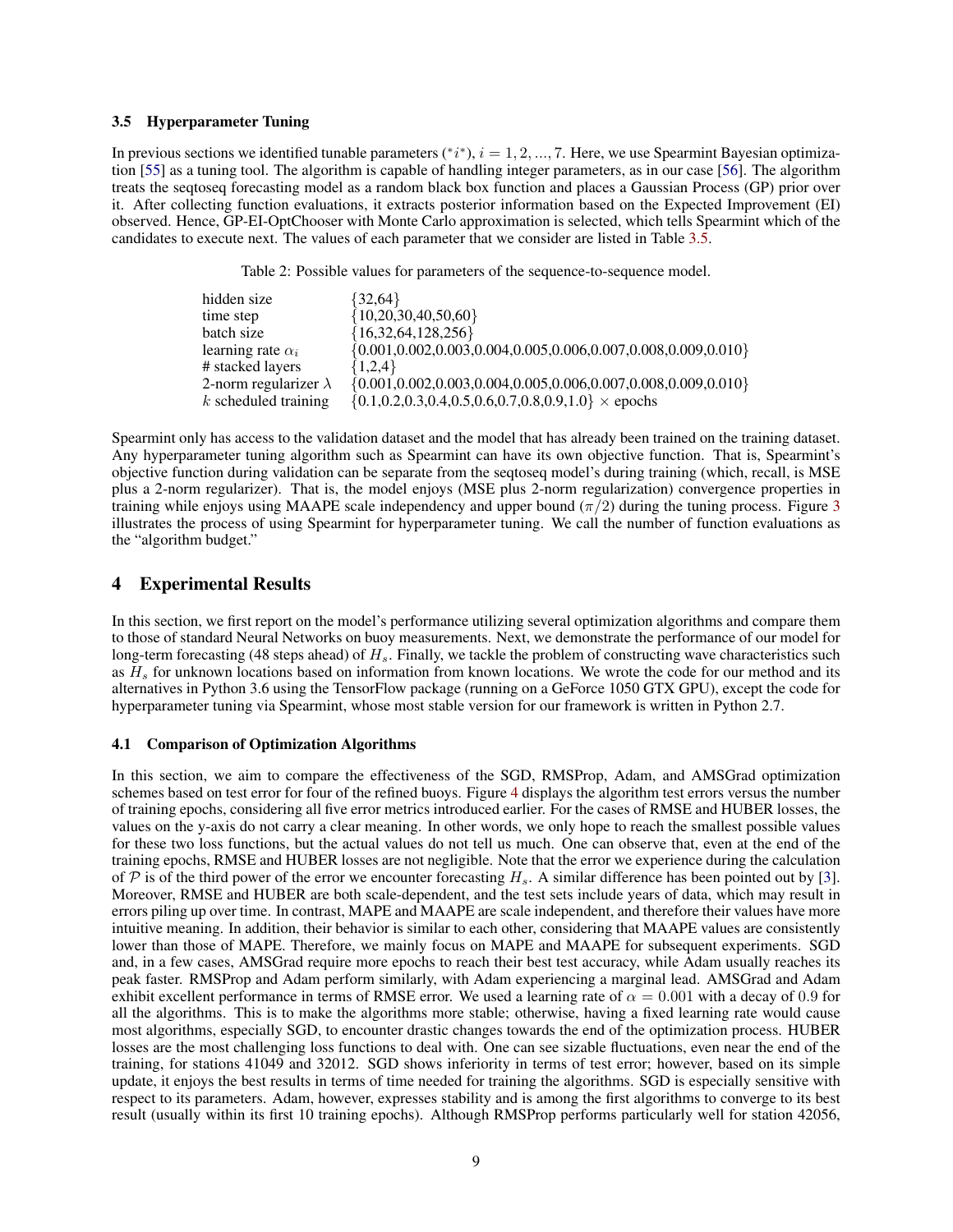

Figure 3: Hyperparameter tuning process with Spearmint Bayesian optimization (GP-EI-OptChooser) on black-box (seqtoseq) function

there are cases where the algorithm cannot reach the desired test error. Based on these results, from now on we use either Adam or AMSGrad as the optimizer.

#### 4.2 Networks Comparison

In this section, we conduct an experiment to evaluate the performance of different neural network structures on the performance of the algorithm. We compare Single (Multi) layered RNN, Single (Multi) layered LSTM and epochscheduled seqtoseq model with Adam and AMSGrad optimization algorithms. RNN and LSTM networks contain a fully connected last layer. We consider seqtoseq model with both Adam and AMSGrad optimization algorithms.

Tables 3 and 4 demonstrate the performance of these neural network structures for 5- and 10-step-ahead forecasting of energy flux over data gathered from 5 refined buoys (collected from Table 1), using MAPE and MAAPE as the error metrics.

To evaluate the networks fairly, during hyperparameter tuning we used the same budget in Spearmint for each network. We set this budget equal to 100 function evaluations. One may argue that this experimental design might favor the alternate networks. Because they have many fewer hyperparameters to tune but for seqtoseq framework Spearmint deals with a more complex function to extract information from, having the same number of function evaluations.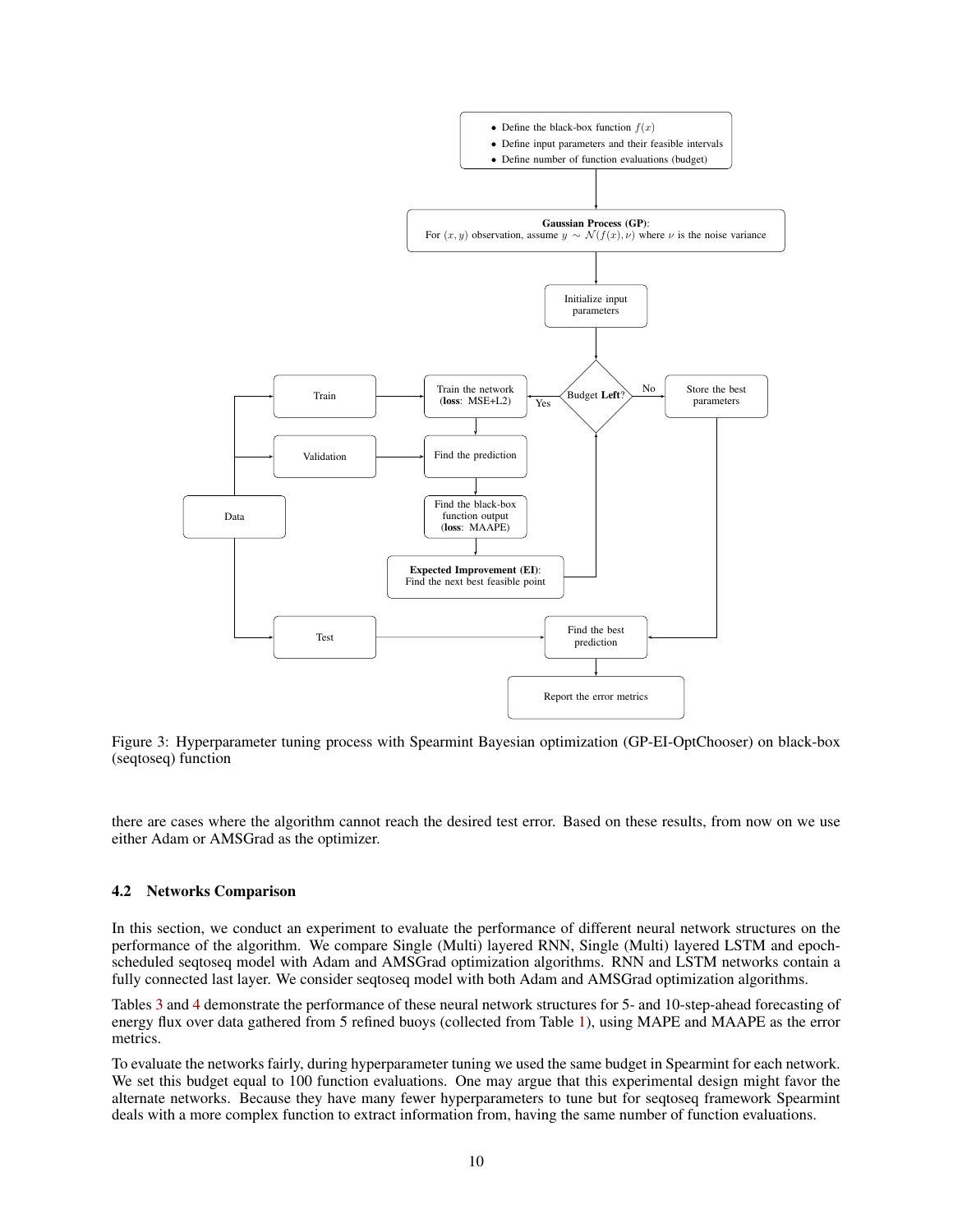

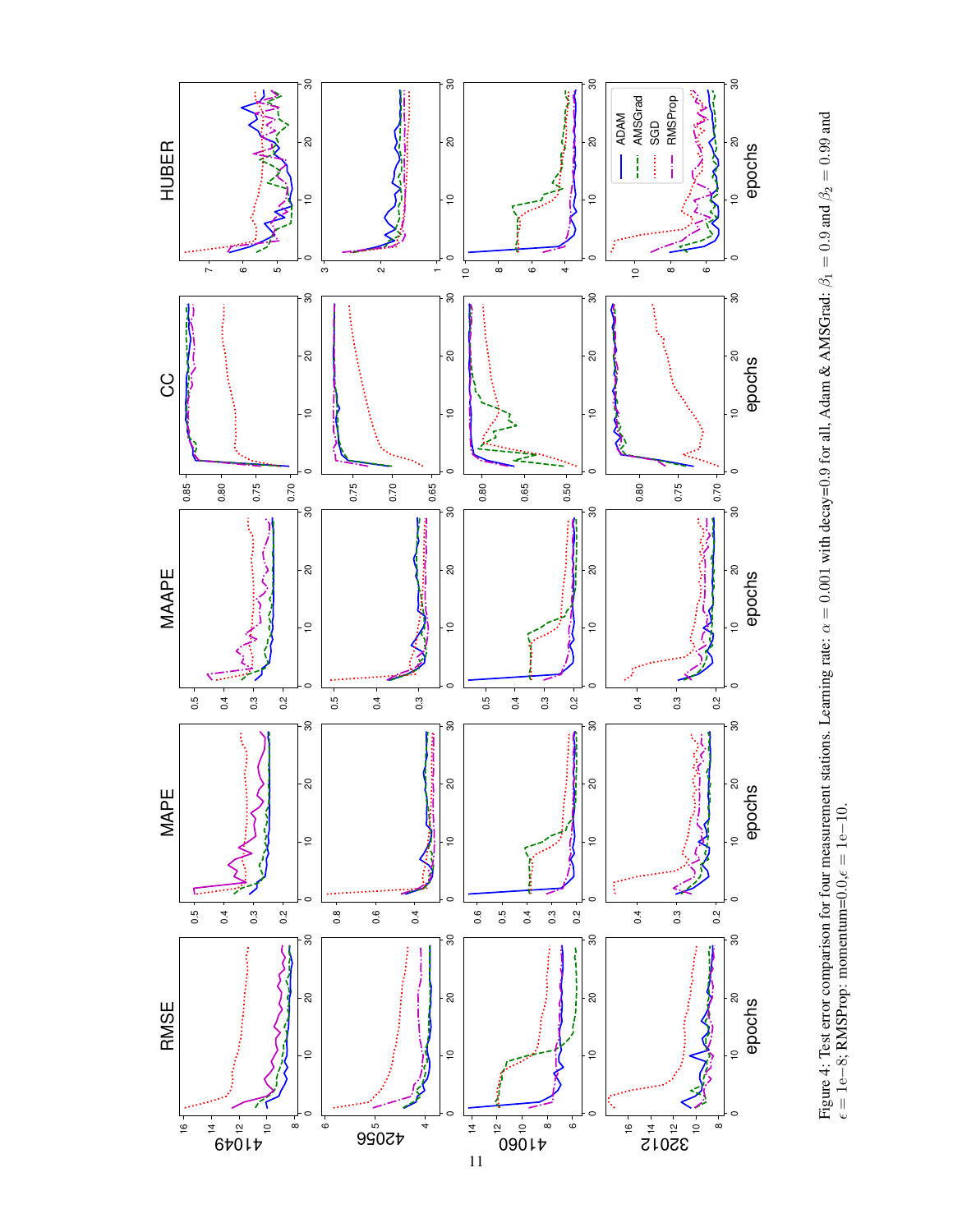Multi-layered networks consist of four layers. The first three layers are recurrent of structure [time steps, time steps, hidden size] with REctified Linear Unit (RELU) activation functions and the last layer is a fully connected one attaching the previous output to a layer of the last node. Training process has done with the budget of at most 15 epochs. In other words, if a structure reaches its best performance anywhere before 15th epoch, that would be collected. The best parameters for epoch-scheduled seqtoseq are  $[64, 10, 16, 0.001, 1, 0.001, 0.4 \times$  epochs] in same order as shown in table 3.5.

From Table 3, one can see that seqtoseq networks result in smaller MAPE and MAAPE values, but single-layered LSTM plus a fully connected last layer also performs very well. We believe a fully connected last layer assists LSTM and simple RNN networks in capturing all learned features and translating them into superior forecasting. In addition, Multi layered structures are not superior to single layered ones. This happens in the Spearmint tuning process as well. Spearmint mostly prefers single or double layer structures for energy flux forecasting of any structures. Hence, when we force the stacked layers to be four, we can see a tiny reduction in the performance of the models. Moreover, Adam and AMSGrad perform closely to each other, and one cannot claim the superiority of any.

Table 3: 5-step-ahead energy flux forecasting, recurrent time step =10, hidden size=64, stacked recurrent layers: 1 or 4, batch size=16.

|       |       |       |                |       |       |       |       |       |       |       |       | Station ID SL-RNN+FCL SL-LSTM+FCL ML-RNN+FCL ML-LSTM+FCL Seqtoseq(Adam) Seqtoseq (AMSGrad) |
|-------|-------|-------|----------------|-------|-------|-------|-------|-------|-------|-------|-------|--------------------------------------------------------------------------------------------|
|       |       |       |                |       |       |       |       |       |       |       |       | <b>MAAPE</b>                                                                               |
| 46013 | 0.296 | 0.259 | $\sqrt{0.295}$ | 0.258 | 0.303 | 0.266 | 0.301 | 0.265 | 0.269 | 0.248 | 0.297 | 0.271                                                                                      |
| 41048 | 0.336 | 0.279 | 0.308          | 0.259 | 0.334 | 0.278 | 0.354 | 0.289 | 0.217 | 0.205 | 0.221 | 0.211                                                                                      |
| 46084 | 0.395 | 0.306 | 0.392          | 0.304 | 0.397 | 0.307 | 0.399 | 0.308 | 0.311 | 0.279 | 0.281 | 0.258                                                                                      |
| 46083 | 0.389 | 0.310 | 0.402          | 0.318 | 0.397 | 0.314 | 0.464 | 0.356 | 0.291 | 0.266 | 0.271 | 0.253                                                                                      |
| 41060 | 0.215 | 0.193 | 0.221          | 0.197 | 0.209 | 0.189 | 0.201 | 0.180 | 0.174 | 0.169 | 0.163 | 0.159                                                                                      |

In Table 4, we can observe that when we move from 5- to 10-step-ahead forecasting, epoch-scheduled seqtoseq fits the actual outputs even more accurately. For instance, at station 41048, seqtoseq provides a  $(0.308 - 0.217)/0.217 =$ 41.9% improvement over the best alternative method in terms of MAPE for 5-step-ahead forecasting, whereas for 10-step-ahead the improvement is  $(0.459 - 0.299)/0.299 = 53.5\%$ . Similarly, for MAAPE, the 5- and 10-step improvements are  $(0.\overline{259} - 0.205)/0.205) = 26.3\%$  and  $(0.333 - 0.278)/0.278 = 33.2\%$ , respectively. These extra improvements may be a direct result of scheduled training managing deeper forecasting horizons.

Table 4: 10-step-ahead energy flux forecasting, recurrent time step =10, hidden size=64, stacked recurrent layers: 1 or 4, batch size=16.

|       |       |       |       |       |       |       |       |       |       |       |       | Station ID SL-RNN+FCL SL-LSTM+FCL ML-RNN+FCL ML-LSTM+FCL Seqtoseq(Adam) Seqtoseq (AMSGrad) |
|-------|-------|-------|-------|-------|-------|-------|-------|-------|-------|-------|-------|--------------------------------------------------------------------------------------------|
|       |       |       |       |       |       |       |       |       |       |       |       | <b>MAAPE</b>                                                                               |
| 46013 | 0.487 | 0.360 | 0.459 | 0.347 | 0.473 | 0.359 | 0.473 | 0.359 | 0.376 | 0.328 | 0.402 | 0.345                                                                                      |
| 41048 | 0.470 | 0.336 | 0.459 | 0.333 | 0.707 | 0.470 | 0.691 | 0.450 | 0.436 | 0.345 | 0.299 | 0.278                                                                                      |
| 46084 | 0.734 | 0.434 | 0.742 | 0.437 | 0.769 | 0.454 | 0.727 | 0.432 | 0.494 | 0.377 | 0.393 | 0.341                                                                                      |
| 46083 | 0.592 | 0.399 | 0.569 | 0.393 | 0.624 | 0.410 | 0.602 | 0.406 | 0.425 | 0.360 | 0.388 | 0.341                                                                                      |
| 41060 | 0.353 | 0.282 | 0.375 | 0.295 | 0.374 | 0.298 | 0.428 | 0.331 | 0.207 | 0.199 | 0.209 | 0.201                                                                                      |

#### 4.3 Long-Term Forecasting

Next, we investigate 2-day-ahead forecasting of  $H_s$ . As noted by [38], 2 days can be considered an acceptable range for long-term forecasting of  $H_s$ . Table 5 presents 48-step-ahead test error comparison over 5 refined buoys for  $H_s$ forecasting using the seqtoseq model.

Note the large gap between RMSE and HUBER losses that the model experiences when it predicts energy flux compared to significant wave height. The reason is the difference in the value range of output power and significant wave height.  $P$  is on the order of 10 kW/m, while  $H_s$  is usually on the order of 1 m. Hence, we focus on MAAPE. The results indicate that the model is robust for long-term prediction. The values presented in Table 5 are comparable to those for 5- and 10-step-ahead predictions for  $\mathcal P$  in Section 4.2. Further, by definition, the HUBER metric should behave robustly with regard to outliers. The results support this fact and the model enjoys minimal HUBER loss values.

From the table, it is clear that Adam and AMSGrad produce very similar errors. Therefore, we conclude that one will not miss useful details by considering only the Adam optimization algorithm. Hence, in the last section, we optimize the models using Adam.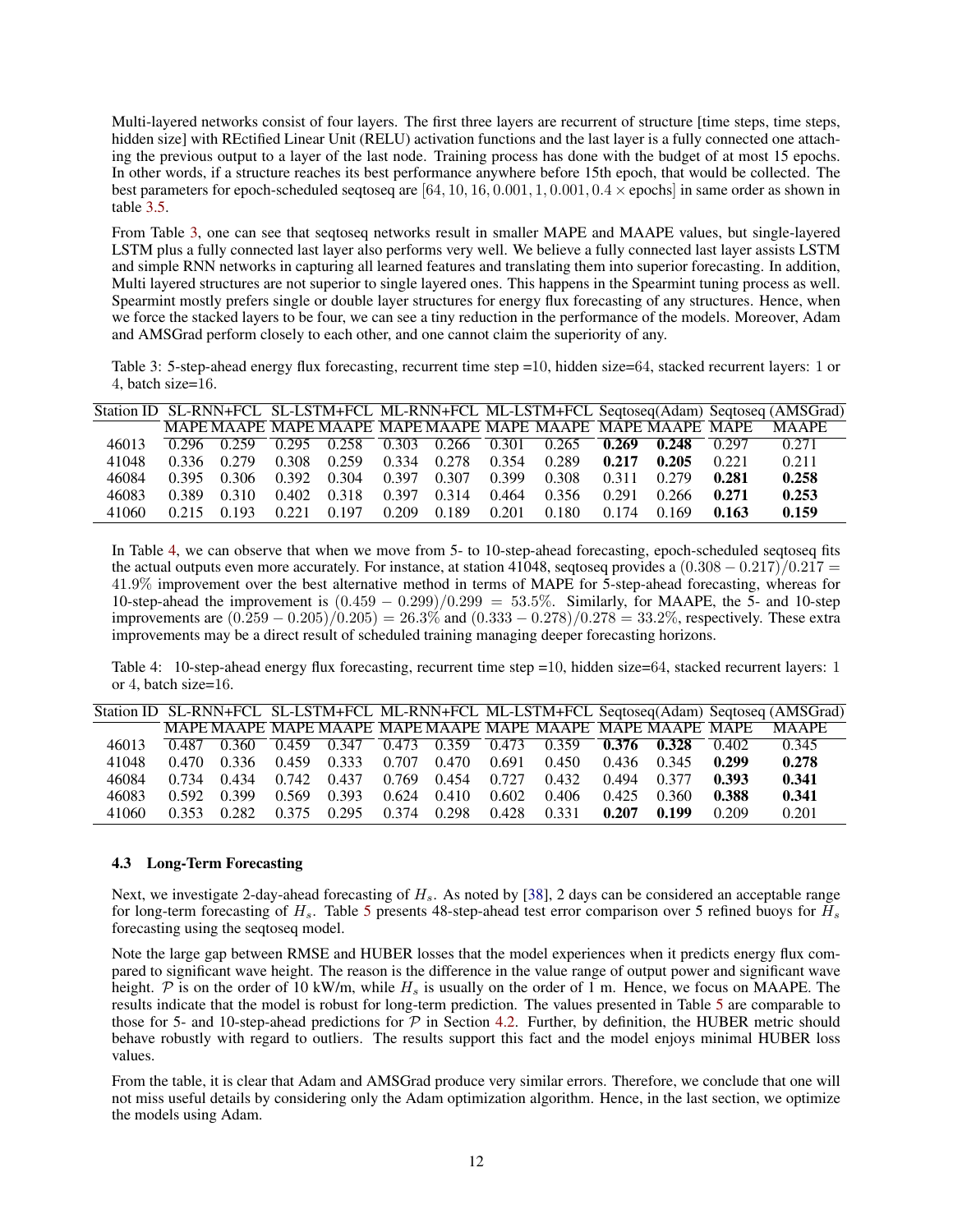| Station ID |            | Seqtoseq (Adam) |              |              | Segtoseg (AMSGrad) |             |              |              |  |
|------------|------------|-----------------|--------------|--------------|--------------------|-------------|--------------|--------------|--|
|            | $RMSE$ (m) | <b>MAPE</b>     | <b>MAAPE</b> | <b>HUBER</b> | RMSE(m)            | <b>MAPE</b> | <b>MAAPE</b> | <b>HUBER</b> |  |
| 41043      | 0.593      | 0.249           | 0.235        | 0.147        | 0.598              | 0.247       | 0.233        | 0.150        |  |
| 41040      | 0.431      | 0.182           | 0.177        | 0.089        | 0.431              | 0.183       | 0.176        | 0.090        |  |
| 41001      | 1.197      | 0.459           | 0.343        | 0.457        | 1.197              | 0.459       | 0.343        | 0.457        |  |
| 51002      | 0.513      | 0.186           | 0.180        | 0.126        | 0.511              | 0.186       | 0.179        | 0.125        |  |
| 46086      | 0.658      | 0.238           | 0.226        | 0.177        | 0.666              | 0.240       | 0.230        | 0.181        |  |

Table 5: 48 steps ahead  $H_s$  forecasting, recurrent time step =10, hidden size=64, stacked recurrent layers: 2, batch size=16.

# 5 Reconstruction of Significant Wave Height

Our framework, on its surface, is not designed to reconstruct missing measurements of a station based on information from other stations; rather, it uses historical data at the same station. Therefore, to address this goal, we modify the input of the neural networks in such a way that the models will no longer require historical data. Figure 5 illustrates three buoys—46069, 46025 and 46042—that are close to one another. For more details on buoys you can see the Table 1. Similar to existing methods [2, 3], we aim to reconstruct the significant wave height of buoy 46069 at different time steps, treating them as missing data. Networks have access to all information from the two adjacent buoys, 46025 and 46042, as their input, as well as buoy 46069's SWH as their labels in the training process, which consists of data from the entire year 2009. Then, the networks predict the entire 2010 year SWH of buoy 46069, based on the inputs from the adjacent buoys. In other words, at time step t, each model is allowed to see the first t measurements of  $H_s$  at the two nearby buoys.

Table 6 compares the performance of our seqtoseq and SL LSTM networks with that of benchmark methods from the literature. The methods are [2, 3]: 1) All-featured Extreme Learning Machine, (ELM) 2) All-featured Support Vector Regression (SVR), 3) Grouping Genetic Algorithm Extreme Learning Machine with final prediction with ELM (GGA-ELM-ELM), 4) Grouping Genetic Algorithm Extreme Learning Machine with final prediction with SVR (GGA-ELM-SVR), 5) Bayesian optimization Grouping Genetic Algorithm Extreme Learning Machine with final prediction of ELM (BO-GGA-ELM-ELM) and 6) Bayesian optimization Grouping Genetic Algorithm Extreme Learning Machine with final prediction of SVR (BO-GGA-ELM-SVR). The table reports the RMSE, mean absolute error (MAE), and  $r^2$ (which is  $CC<sup>2</sup>$ ) as error metrics; these are the metrics used in the benchmark papers.

Note that [2, 3] uses buoys 46025, 46042, and 46069, and claims that the NOAA dataset has no missing measurements for these buoys in the years 2009–10. However, we found this to be untrue. First, there are significant gaps in the 46069 station data, which result in fewer than 5000 data points instead of the 8760 hourly points that should be present in a given year. Second, like the other refined stations, roughly  $1-2\%$  of the  $H_s$  values contain 99.00, which indicates missing data. Therefore, we carefully cleaned the missing data points from all three stations in such a way as to preserve the position of each time step. That is, if only there is a missing point in a station measurement, we exclude that time step from all stations. The resulting data set has 9263 data points for each buoy, where 4687 points are for training (2009) and 4576 are for testing (2010).

| Methods               | $RMSE$ (m) | MAE(m) | $r^2$  |
|-----------------------|------------|--------|--------|
| All features-ELM      | 0.4653     | 0.3582 | 0.6624 |
| All features-SVR      | 0.6519     | 0.4986 | 0.3949 |
| <b>GGA-ELM-ELM</b>    | 0.3650     | 0.2858 | 0.7049 |
| <b>GGA-ELM-SVR</b>    | 0.3599     | 0.2727 | 0.7056 |
| <b>BO-GGA-ELM-ELM</b> | 0.3324     | 0.2519 | 0.7429 |
| <b>BO-GGA-ELM-SVR</b> | 0.3331     | 0.2461 | 0.7396 |
| Seqtoseq (Adam)       | 0.3419     | 0.2528 | 0.8106 |
| LSTM+FCL (Adam)       | 0.2784     | 0.2392 | 0.7922 |

Table 6: Comparison of different methods for reconstructing  $H_s$  of station 46069, epochs  $\leq 50$ .

From the table, it is clear that the performance of the seqtoseq network is very promising, as it obtains the best  $r^2$ values among the methods. Moreover, LSTM+FCL significantly outperforms all the alternatives and even the seqtoseq network in terms of RMSE and MAE simultaneously. It is worth mentioning that both of our methods have access only to  $H_s$  of the stations, while the benchmark methods use more measurements. For example, the GAA methods obtain their best performance using wind speed, significant wave height, average wave period, air temperature and the atmospheric pressure at buoy 46025 and the significant wave height and average wave period of buoy 46042 [2]. This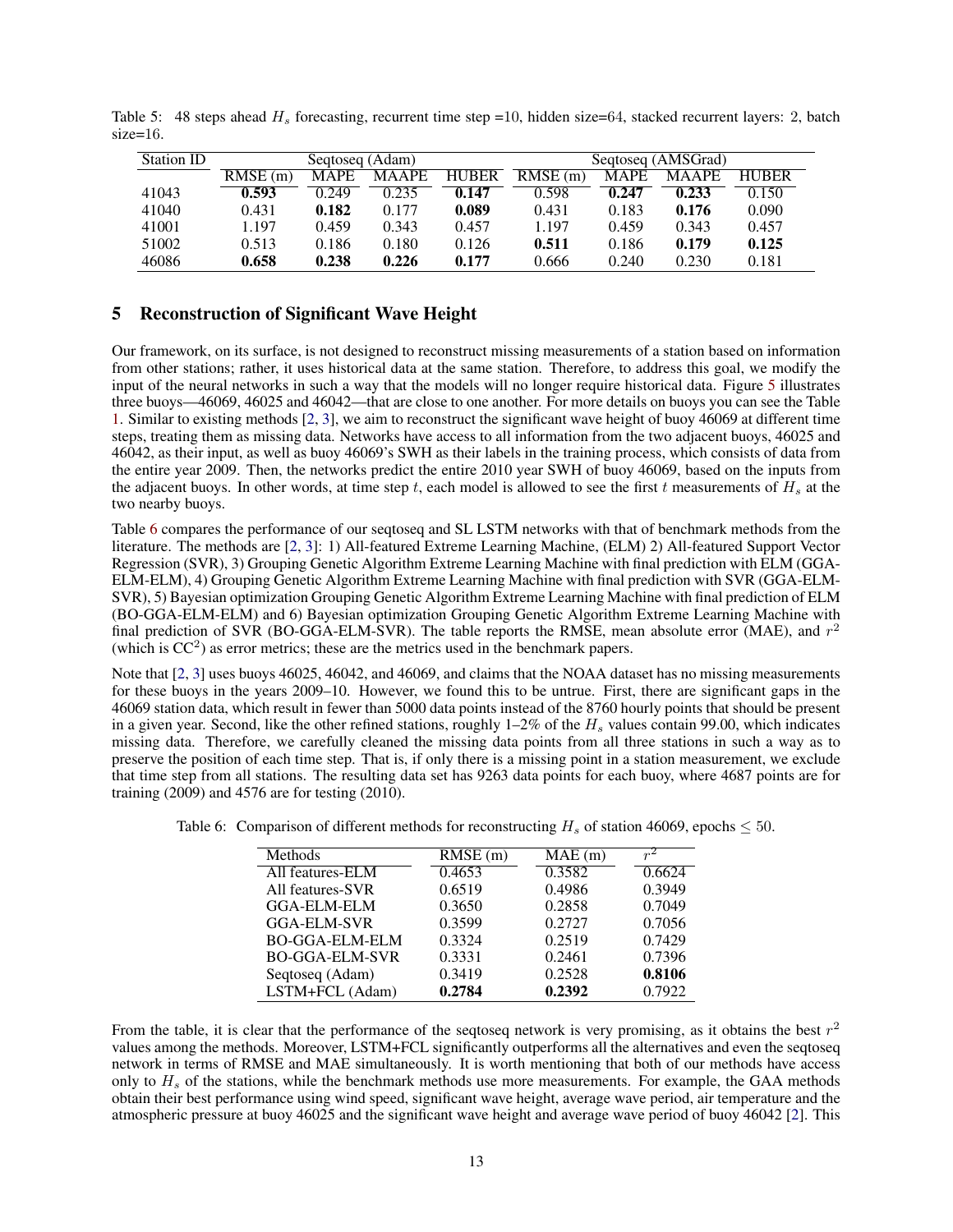

Figure 5: Three adjacent buoys of 46069, 46042 and 46025

makes the superiority of our methods even clearer, but brings about another question, as well, namely: Would using proper feature selection improve the performance of deep networks even further? We conducted some preliminary experiments to answer this question, considering combinations of the features that the GAA approaches use, and found an inferior accuracy compared to solely using  $H_s$ . In Section 6, we discuss a more efficient approach for feature selection.



Figure 6: Significant wave height reconstruction of buoy 46069. Inset shows a zoomed-in portion.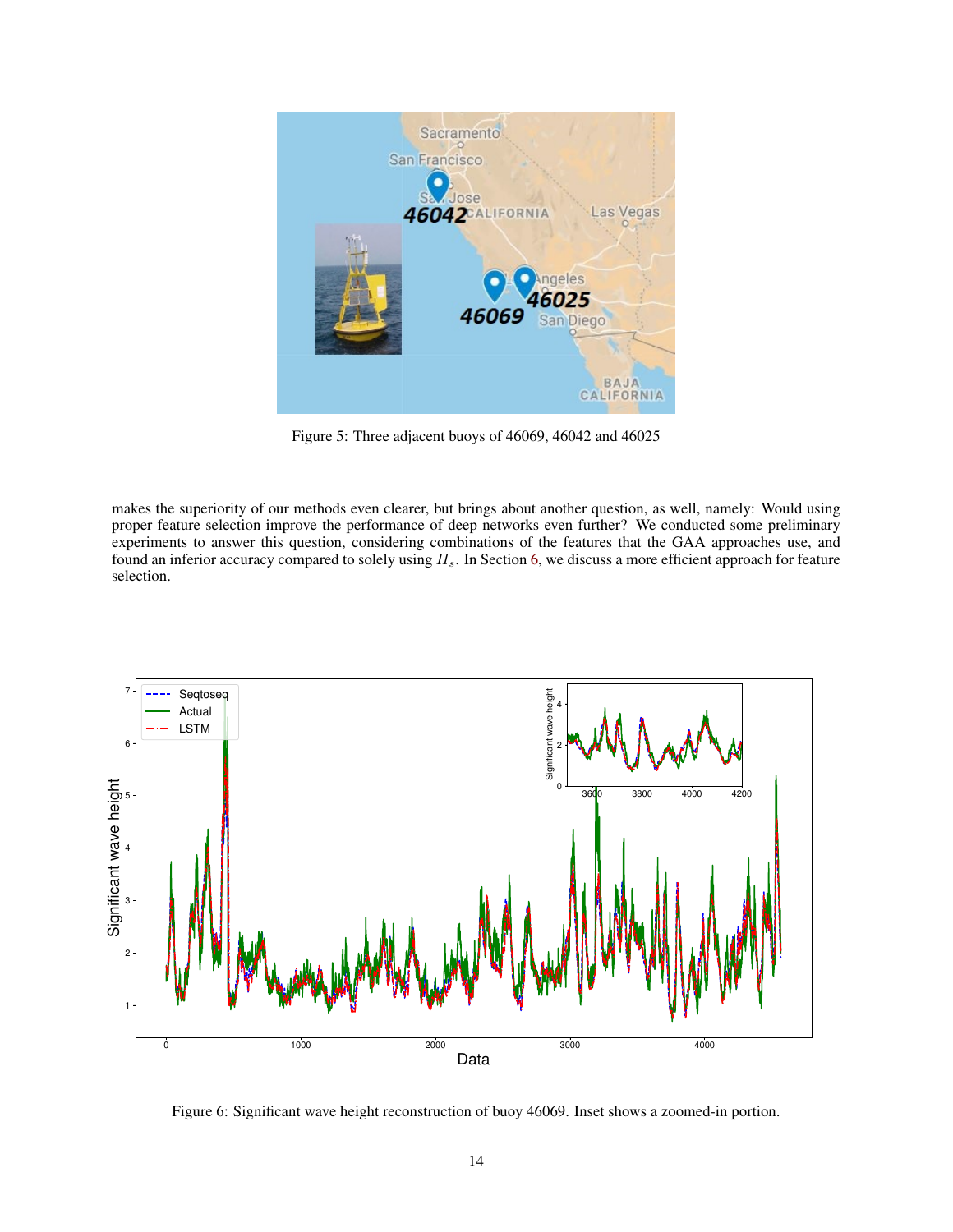Figure 6 illustrates the performance of both the LSTM and seqtoseq networks in reconstructing the significant wave height for buoy 46069. Note that the models never "saw" the solid green line, which is the year 2010 data (i.e., the test data).

We also illustrate the RMSE behavior of LSTM+FCL and seqtoseq. Figure 7 displays the RMSE test errors based on the number of training epochs up to 50. Both networks reach their best performance around tenth epoch with sequenceto-sequence reaching slightly faster. This happens even though there are more weights in the sequence-to-sequence model. We argue that epoch-scheduling training may be responsible for this quicker training performance, because by definition it allows the network to see ground truth outputs to update the parameters better while simultaneously avoiding excessive overfittings.



Figure 7:  $H_s$  RMSE test (year 2010) behavior on training data (year 2009) of buoy 46069.

# 6 Feature Selection

In this section, we modify the proposed framework to investigate feature selection via elastic net [57] methodology. We alter the loss function to include two separate regularizers, " $\ell_1$  norm" and " $\ell_2$  norm", as follows:

$$
f_w(x) = \frac{1}{n} \sum_{i=1}^n (y^i - N(x^i; w))^2 + \lambda_1 \|w\|_2^2 + \lambda_2 \|w\|_1
$$

where  $||w||_1 = \sum_W w_i$  and W is the set of all the network weights. The " $\ell_1$  norm" inherits a naturally sparse collection of variables.  $\|w\|_1$  has its minimum when all the weights are zero (uncollected) so every single nonzero weight should improve the first term of the objective function. Hence, the model chooses only those weights for which the decrease in the first term outweighs the increase in the last term. Using only the " $\ell_1$  norm" regularizer would result in instability among the multiple solutions because a tiny change in the parameters may change some weights from zero to nonzero values or vice versa [58]. Therefore, the " $\ell_2$  norm" is used in the objective.

One important difference between our feature selection method and those used in the wave energy literature (e.g., [3]) is that the models in the literature either use all of the data related to a specific feature, like  $H_s$ , from a nearby buoy, or decide to ignore that feature entirely; however, our model allows us to partially utilize any of the features based on nonzero weights resulting in the optimal solution.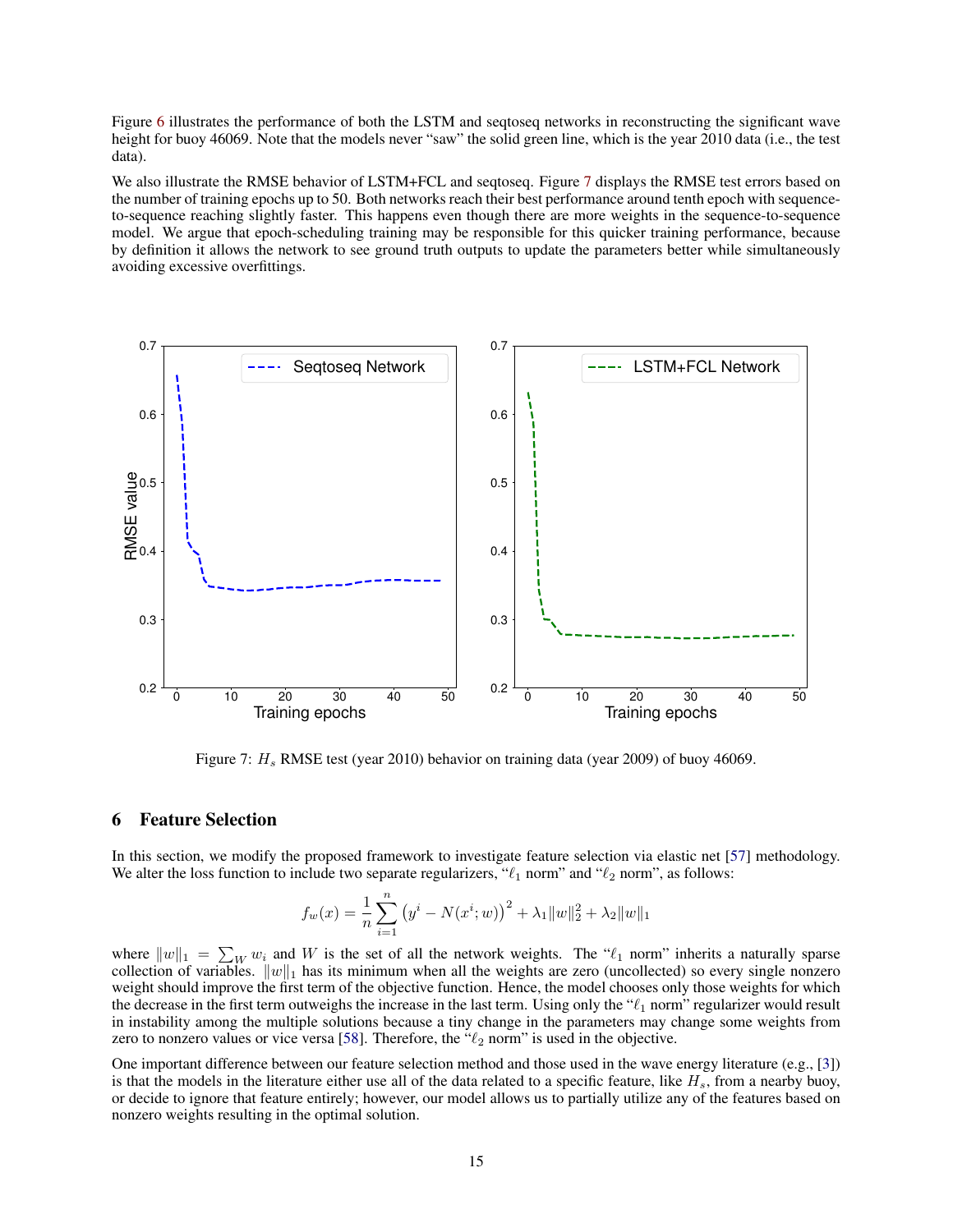|                       | <b>Wave Feature</b>  |       |       |           |                      |       |       |            |  |  |
|-----------------------|----------------------|-------|-------|-----------|----------------------|-------|-------|------------|--|--|
|                       |                      | $H_s$ |       |           | $\mathcal{D}$        |       |       |            |  |  |
| <b>Methods</b>        | RMSE (m) HUBER MAAPE |       |       | Non-Zero  | RMSE (m) HUBER MAAPE |       |       | $Non-Zero$ |  |  |
|                       |                      |       |       | $Var(\%)$ |                      |       |       | $Var(\%)$  |  |  |
| SL-LSTM+FCL           | 0.569                | 0.209 | 0.301 | 99.4      | 3.031                | 8.394 | 0.520 | 99.2       |  |  |
| ML-LSTM+FCL           | 0.391                | 0.120 | 0.304 | 99.7      | 3.065                | 9.041 | 0.510 | 99.9       |  |  |
| Segtoseg              | 0.469                | 0.108 | 0.279 | 99.7      | 4.593                | 2.229 | 0.486 | 99.7       |  |  |
| SL-LSTM+FCL+EN        | 0.439                | 0.135 | 0.354 | 20.0      | 3.171                | 7.543 | 0.500 | 16.2       |  |  |
| ML-LSTM+FCL+EN        | 0.368                | 0.110 | 0.289 | 33.6      | 2.993                | 9.224 | 0.500 | 50.7       |  |  |
| $Seqtoseq + EN$       | 0.459                | 0.106 | 0.264 | 58.2      | 4.526                | 2.211 | 0.455 | 69.8       |  |  |
| <b>Random Forrest</b> | 0.359                | 0.055 | 0.269 |           | 3.431                | 5.618 | 0.561 |            |  |  |

Table 7: Comparison of different methods reconstructing  $H_s$  and P of 44008 station, epochs  $\leq 50$ .

To investigate the performance of our proposed framework for feature collection, we design a new experiment which has been recently explored for feature selection via ensemble structures as well [59]. Figure 8 illustrates six stations— 44007, 44008, 44009, 44013, 44014 and 44017—from the east coast of the United States. To see their exact locations and water depths, you can refer to Table 1. We reconstruct the significant wave height and power output of buoy 44008 based on available features of the other nearby buoys. We chose these buoys for two main reasons. First, on average they are rich in features with usable data. Second, the resolution and the data-collection times for these stations are the same up to 1-minute accuracy. This is crucial when we want to reconstruct a feature of a buoy based on others. We consider wind direction (WDIR), wind speed (WSPD), gust speed (GST), significant wave height (WVHT), dominant wave period (DPD), average wave period (APD), direction of dominant period waves (MWD), sea level pressure (PRES), air temperature (ATMP), sea surface temperature (WTMP) and dewpoint temperature (DEWP). The datasets are for the year 2018. We include all the features for all the buoys, except DEWP for buoys 44009 and 44013 because those data are unusable. We exclude a measurement for all the stations only if a feature is missing in at least one of them. In the end, the dataset consists of 3422 measurements of 53 features. We divide the dataset into train (60%), validation (20%) and test (20%). We do not change the real measurements in any way. In addition, the methods never "see" the test set during training and validation. In this experiment, for both the LSTM+FCL and seqtoseq networks we have one more parameter to tune, namely, the coefficient of  $\mathbb{L}1$ -norm) during the validation.

Table 7 compares the performance of all of the methods, along with an alternative method, Random Forest, for reconstructing both  $H_s$  and  $P$  wave features. There is a column dedicated to the percentage of non-zero trainable variables. We consider a single weight or bias variable to be non-zero if its absolute value exceeds the threshold of 0.0001, and we report the result as the percentage of non-zero variables among all trainable variables. When we use the elastic net concept for selecting weights and biases, we observe a significant drop in the non-zero values. This means exactly what we discussed at the beginning of this section. The models invest only in those variables which are beneficial to the objective value. Here, we report the best results found for each measurement error RMSE, HUBER and MAAPE independently. In other words, the reported values of RMSE, HUBER or MAAPE are not necessarily gathered from a single experiment, but instead they are the best ones for the training epochs less than or equal to 50. As seen in Table 7, EN generally improves the performance of each method. For instance, EN aids single-layered LSTM+FCL significantly for reconstructing  $H_s$  and reduces RMSE and HUBER losses by 29% and 54%, respectively. Similarly, it helps the seqtoseq network slightly and reduces the measurement errors by around 5%.

Another interesting finding is the comparison between multi-layered LSTM+FCL and single-layered ones. Unlike in the prediction section 4.2, here the performance of multi-layered LSTM+FCL is satisfactory, and even superior in many cases. Therefore, we argue that for feature selection, when the number of features is considerable compared to forecasting, having deeper structures improves the performance.

In addition, we observe that networks with more variables, such as multi-layered LSTM+FCL or seqtoseq, retain more non-zeros. In particular, in the process of tuning, they choose the L1-norm coefficient to be smaller. Hence, the effect of the L1-norm is lessened. This may be due to the fact that the more advanced structures can find hidden relations among features and set their corresponding weights to non-zero values, whereas single-layered models are unable to discover some hidden relations, so they set the weights equal to zero.

The Random Forest algorithm [60] is known to be very efficient and accurate in ranking the importance of variables. To have a fair comparison, we hypertune its major parameters such as maximum depth. For  $H_s$  reconstruction, it finds the best RMSE and HUBER losses, but for  $P$  reconstruction, it fails to provide similar performance. The seqtoseq+EN framework is the most robust and promising one. It attains the best performance for half the measurements and is generally among the top methods for the rest. We observe that  $\lambda_i \in [0.001, 0.01]$ ,  $i = 1, 2$  results in the leading performance for the seqtoseq network.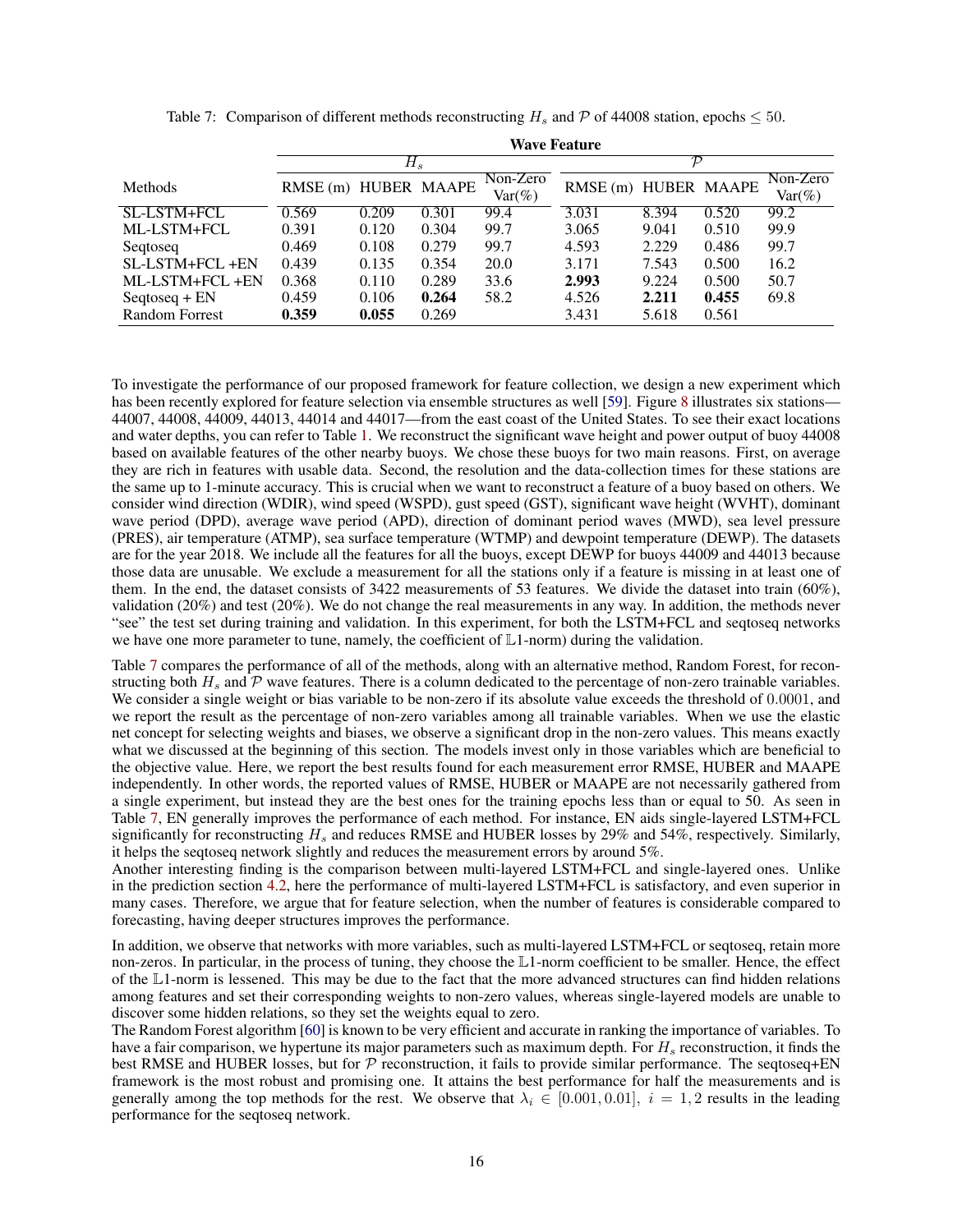

Figure 8: Adjacent buoys of 44007, 44008, 44009, 44013, 44014 and 44017

# 7 Conclusion

This article focuses on the reconstruction, feature selection and multivariate, multistep forecasting of ocean wave characteristics based on real data obtained from NOAA buoy measurements around the globe. This paper is among the first to propose the use of sequence-to-sequence and other novel recurrent networks for these objectives. Moreover, the epoch-scheduled training concept has been introduced as a soft technique so that the model enjoys the consistency of teacher forcing methods while avoiding overfitting. We tested various optimization algorithms on the networks that we introduced. AMSGrad and Adam present robust and promising performance comparing with SGD and RMSProp. We compared several recurrent networks. All of the parameters are tuned with Spearmint Bayesian optimization under the same budget. One observes that Spearmint favors single-layered networks as opposed to multi-layered networks for multivariate forecasting. This can be observed in our numerical studies as well. The SL-LSTM+FCL and seqtoseq models demonstrate superior performance compared to the other networks.

Furthermore, we explore the problem of reconstructing wave features, which has been well studied in the literature. The results suggest the superiority of our proposed networks compared to existing techniques. Our findings emphasize the fact that using only significant wave heights of adjacent buoys is sufficient to construct  $H_s$  of a nearby station. Proper feature selection, however, necessitates more analysis. We design a new experiment using NOAA data from the east coast of the United States. The dataset can be used for any feature selection and multivariate regression research. We incorporated the elastic net concept into our proposed neural networks to handle 53 features of the dataset. We evaluate the performance with and without the EN and with the random forest algorithm. The results indicate that the seqtoseq network has a consistent and reliable performance. In addition, for feature selection, deeper recurrent structures are more promising compared to single-layered ones.

We suggest the use of different parameter tuning algorithms such as derivative-free optimization instead of Spearmint as one promising future direction. Moreover, utilizing other neural network techniques—such as attention mechanism, in particular—for wave feature selection and reconstruction can be another area for future study.

#### Acknowledgments

This research was partially supported by the National Science Foundation (NSF) through the CyberSEES grant #1442858. The authors are responsible for the results presented in the paper. These results have not been endorsed by the sponsoring agency.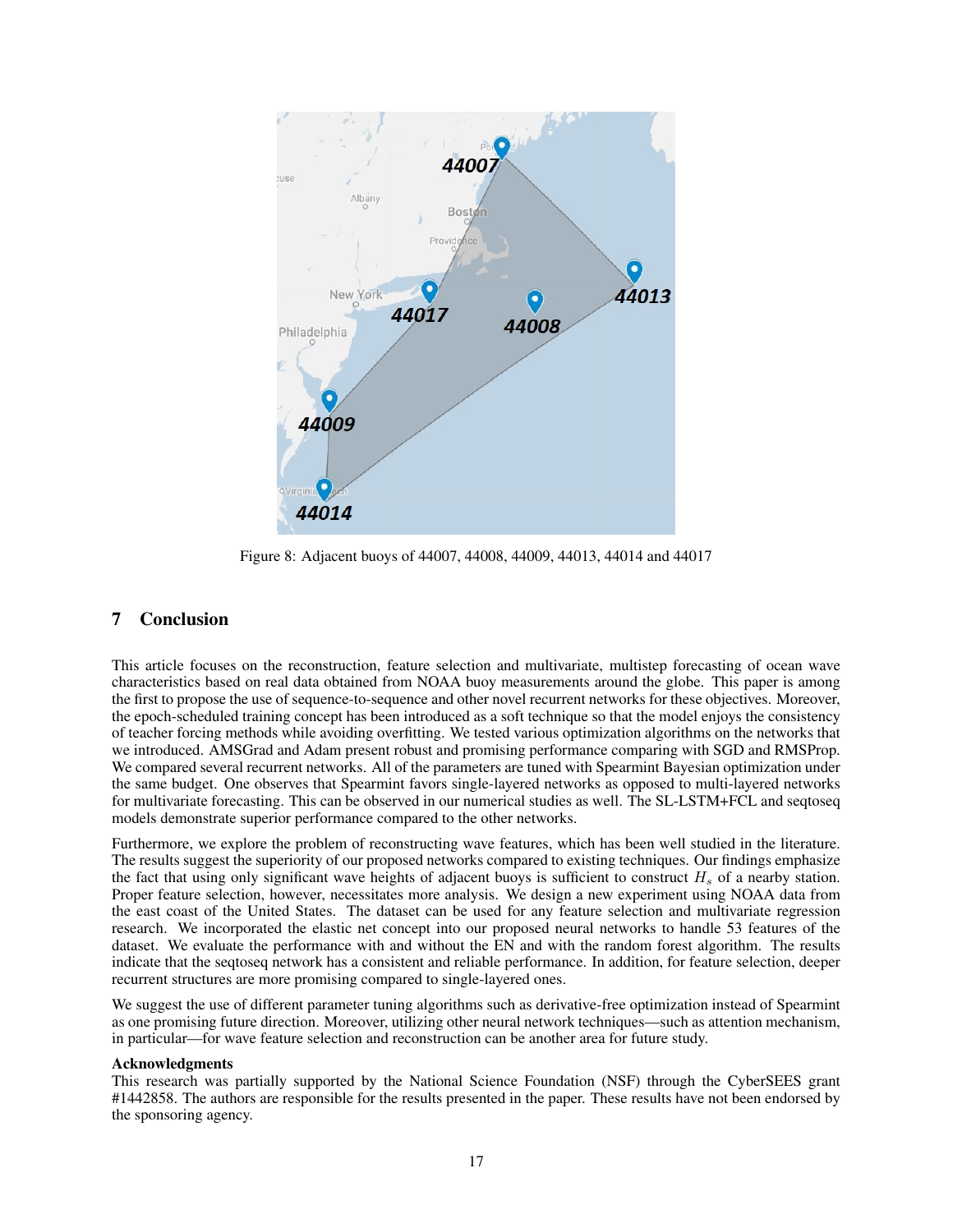### References

- [1] Ilya Sutskever, Oriol Vinyals, and Quoc V Le. Sequence to sequence learning with neural networks. In *Advances in neural information processing systems*, pages 3104–3112, 2014.
- [2] L Cornejo-Bueno, JC Nieto-Borge, P García-Díaz, G Rodríguez, and S Salcedo-Sanz. Significant wave height and energy flux prediction for marine energy applications: A grouping genetic algorithm–extreme learning machine approach. *Renewable Energy*, 97:380–389, 2016.
- [3] Laura Cornejo-Bueno, Eduardo C Garrido-Merchán, Daniel Hernández-Lobato, and Sancho Salcedo-Sanz. Bayesian optimization of a hybrid system for robust ocean wave features prediction. *Neurocomputing*, 275: 818–828, 2018.
- [4] A Hadjihosseini, J Peinke, and NP Hoffmann. Stochastic analysis of ocean wave states with and without rogue waves. *New Journal of Physics*, 16(5):053037, 2014.
- [5] Igor Rychlik, Pär Johannesson, and Malcolm R Leadbetter. Modelling and statistical analysis of ocean-wave data using transformed gaussian processes. *Marine Structures*, 10(1):13–47, 1997.
- [6] Malcolm John Tucker and Edward G Pitt. *Waves in ocean engineering*. Number Volume 5. 2001.
- [7] Johannes Falnes. A review of wave-energy extraction. *Marine structures*, 20(4):185–201, 2007.
- [8] Kenneth Edward Steele and Theodore Mettlach. Ndbc wave data—current and planned. In *Ocean Wave Measurement and Analysis*, pages 198–207. ASCE, 1993.
- [9] Hendrik L Tolman. A third-generation model for wind waves on slowly varying, unsteady, and inhomogeneous depths and currents. *Journal of Physical Oceanography*, 21(6):782–797, 1991.
- [10] The Wamdi Group. The wam model—a third generation ocean wave prediction model. *Journal of Physical Oceanography*, 18(12):1775–1810, 1988.
- [11] Klaus Hasselmann, TP Barnett, E Bouws, H Carlson, DE Cartwright, K Enke, JA Ewing, H Gienapp, DE Hasselmann, P Kruseman, et al. Measurements of wind-wave growth and swell decay during the joint north sea wave project (jonswap). *Ergänzungsheft 8-12*, 1973.
- [12] W Perrie, H Günther, W Rosenthal, and B Toulany. Modelling wind-generated surface gravity waves using similarity in a coupled discrete wave model. *Quarterly Journal of the Royal Meteorological Society*, 115(490): 1373–1396, 1989.
- [13] NRRC Booij, RC Ris, and Leo H Holthuijsen. A third-generation wave model for coastal regions: 1. model description and validation. *Journal of geophysical research: Oceans*, 104(C4):7649–7666, 1999.
- [14] Mehmet Özger and Zekai Şen. Prediction of wave parameters by using fuzzy logic approach. Ocean Engineering, 34(3-4):460–469, 2007.
- [15] MH Kazeminezhad, A Etemad-Shahidi, and SJ Mousavi. Application of fuzzy inference system in the prediction of wave parameters. *Ocean Engineering*, 32(14-15):1709–1725, 2005.
- [16] Roslan Hashim, Chandrabhushan Roy, Shervin Motamedi, Shahaboddin Shamshirband, and Dalibor Petkovic.´ Selection of climatic parameters affecting wave height prediction using an enhanced takagi-sugeno-based fuzzy methodology. *Renewable and Sustainable Energy Reviews*, 60:246–257, 2016.
- [17] J Mahjoobi and Ehsan Adeli Mosabbeb. Prediction of significant wave height using regressive support vector machines. *Ocean Engineering*, 36(5):339–347, 2009.
- [18] Mc C Deo, A Jha, AS Chaphekar, and K Ravikant. Neural networks for wave forecasting. *Ocean engineering*, 28(7):889–898, 2001.
- [19] P Abhigna, S Jerritta, R Srinivasan, and V Rajendran. Analysis of feed forward and recurrent neural networks in predicting the significant wave height at the moored buoys in bay of bengal. In *Communication and Signal Processing (ICCSP), 2017 International Conference on*, pages 1856–1860. IEEE, 2017.
- [20] R Savitha, Abdullah Al Mamun, et al. Regional ocean wave height prediction using sequential learning neural networks. *Ocean Engineering*, 129:605–612, 2017.
- [21] Iman Malekmohamadi, Mohammad Reza Bazargan-Lari, Reza Kerachian, Mohammad Reza Nikoo, and Mahsa Fallahnia. Evaluating the efficacy of svms, bns, anns and anfis in wave height prediction. *Ocean Engineering*, 38(2-3):487–497, 2011.
- [22] Robert Azencott, Viktoria Muravina, Rasoul Hekmati, Wei Zhang, and Michael Paldino. Automatic clustering in large sets of time series. In *Contributions to Partial Differential Equations and Applications*, pages 65–75. Springer, 2019.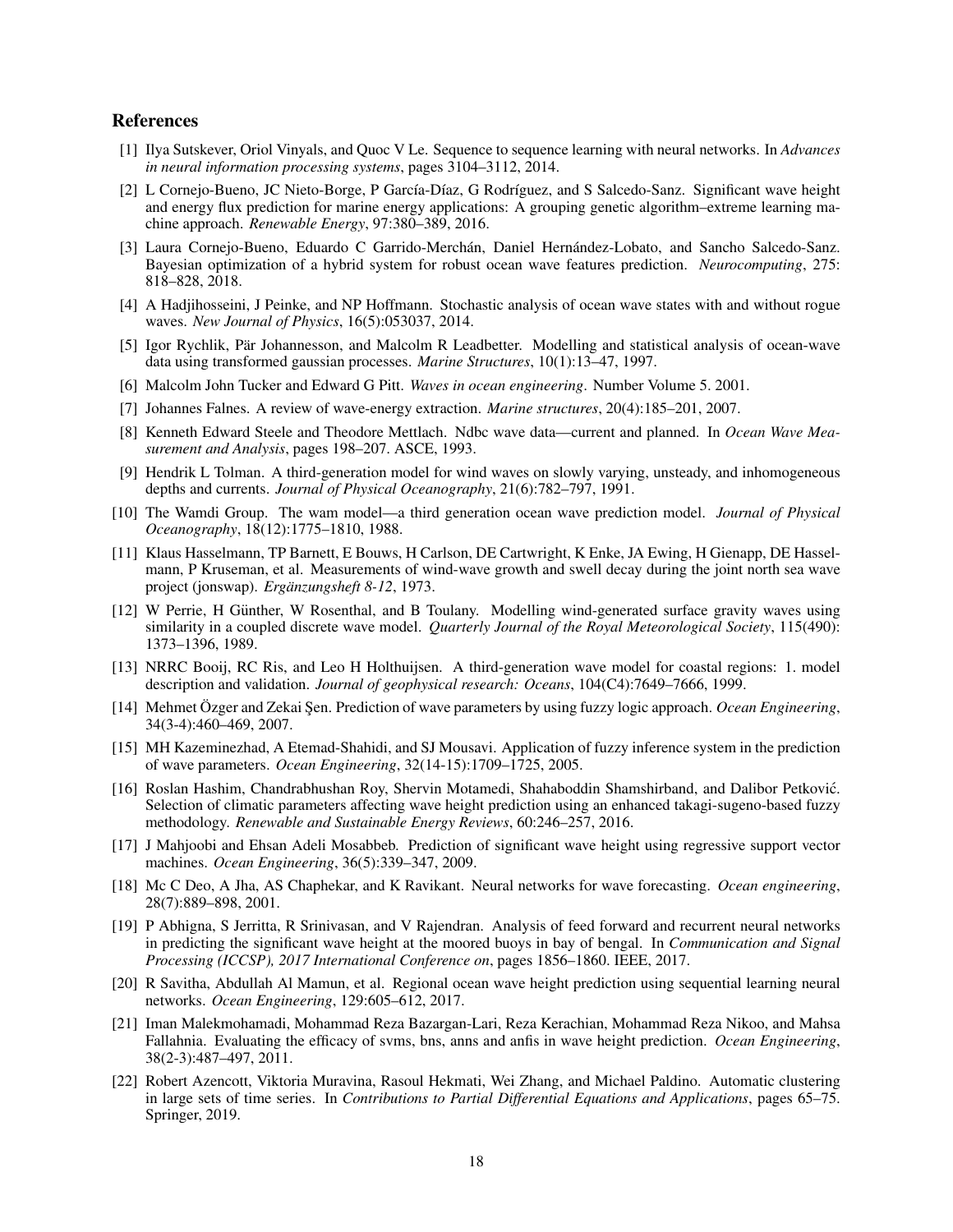- [23] Hossein Kamalzadeh, Abbas Ahmadi, and Saeid Mansour. A shape-based adaptive segmentation of time-series using particle swarm optimization. *Information Systems*, 67:1–18, 2017.
- [24] Andreas Uihlein and Davide Magagna. Wave and tidal current energy–a review of the current state of research beyond technology. *Renewable and Sustainable Energy Reviews*, 58:1070–1081, 2016.
- [25] Chong Wei Zheng, Chong Yin Li, Jing Pan, Ming Yang Liu, and Lin Lin Xia. An overview of global ocean wind energy resource evaluations. *Renewable and Sustainable Energy Reviews*, 53:1240–1251, 2016.
- [26] Chong Wei Zheng, Qing Wang, and Chong Yin Li. An overview of medium-to long-term predictions of global wave energy resources. *Renewable and Sustainable Energy Reviews*, 79:1492–1502, 2017.
- [27] Sunil Kr Jha, Jasmin Bilalovic, Anju Jha, Nilesh Patel, and Han Zhang. Renewable energy: Present research and future scope of artificial intelligence. *Renewable and Sustainable Energy Reviews*, 77:297–317, 2017.
- [28] Pooja Jain and MC Deo. Neural networks in ocean engineering. *Ships and offshore structures*, 1(1):25–35, 2006.
- [29] Markel Penalba, Giussepe Giorgi, and John V Ringwood. Mathematical modelling of wave energy converters: a review of nonlinear approaches. *Renewable and Sustainable Energy Reviews*, 78:1188–1207, 2017.
- [30] Marcus Lehmann, Farid Karimpour, Clifford A Goudey, Paul T Jacobson, and Mohammad-Reza Alam. Ocean wave energy in the united states: Current status and future perspectives. *Renewable and Sustainable Energy Reviews*, 2017.
- [31] Kostas Hatalis, Parth Pradhan, Shalinee Kishore, Rick S Blum, and Alberto J Lamadrid. Multi-step forecasting of wave power using a nonlinear recurrent neural network. In *PES General Meeting— Conference & Exposition, 2014 IEEE*, pages 1–5. IEEE, 2014.
- [32] Kumars Mahmoodi, Hassan Ghassemi, and Hashem Nowruzi. Data mining models to predict ocean wave energy flux in the absence of wave records. *49 Scientific Journals of the Maritime University of Szczecin*, (49):119–129, 2017.
- [33] N Krishna Kumar, R Savitha, and Abdullah Al Mamun. Ocean wave height prediction using ensemble of extreme learning machine. *Neurocomputing*, 2017.
- [34] Scott C James, Yushan Zhang, and Fearghal O'Donncha. A machine learning framework to forecast wave conditions. *arXiv preprint arXiv:1709.08725*, 2017.
- [35] SWAN Team. Swan user manual. swan cycle iii version 40.91. *Delft University of Technology Technical documentation*, page 123, 2014.
- [36] SN Londhe, Shalaka Shah, PR Dixit, TM Balakrishnan Nair, P Sirisha, and Rohit Jain. A coupled numerical and artificial neural network model for improving location specific wave forecast. *Applied Ocean Research*, 59: 483–491, 2016.
- [37] WY Duan, Y Han, LM Huang, BB Zhao, and MH Wang. A hybrid emd-svr model for the short-term prediction of significant wave height. *Ocean Engineering*, 124:54–73, 2016.
- [38] Pradnya Dixit and Shreenivas Londhe. Prediction of extreme wave heights using neuro wavelet technique. *Applied Ocean Research*, 58:241–252, 2016.
- [39] R Prahlada and Paresh Chandra Deka. Forecasting of time series significant wave height using wavelet decomposed neural network. *Aquatic Procedia*, 4:540–547, 2015.
- [40] Sepp Hochreiter and Jurgen Schmidhuber. Long short-term memory. ¨ *Neural computation*, 9(8):1735–1780, 1997.
- [41] Zachary C Lipton, John Berkowitz, and Charles Elkan. A critical review of recurrent neural networks for sequence learning. *arXiv preprint arXiv:1506.00019*, 2015.
- [42] Aryan Mobiny and Mohammad Najarian. Text-independent speaker verification using long short-term memory networks. *arXiv preprint arXiv:1805.00604*, 2018.
- [43] Chung-Cheng Chiu, Tara N Sainath, Yonghui Wu, Rohit Prabhavalkar, Patrick Nguyen, Zhifeng Chen, Anjuli Kannan, Ron J Weiss, Kanishka Rao, Katya Gonina, et al. State-of-the-art speech recognition with sequence-tosequence models. *arXiv preprint arXiv:1712.01769*, 2017.
- [44] Ronald J Williams and David Zipser. A learning algorithm for continually running fully recurrent neural networks. *Neural computation*, 1(2):270–280, 1989.
- [45] Alex M Lamb, Anirudh Goyal ALIAS PARTH GOYAL, Ying Zhang, Saizheng Zhang, Aaron C Courville, and Yoshua Bengio. Professor forcing: A new algorithm for training recurrent networks. In *Advances In Neural Information Processing Systems*, pages 4601–4609, 2016.